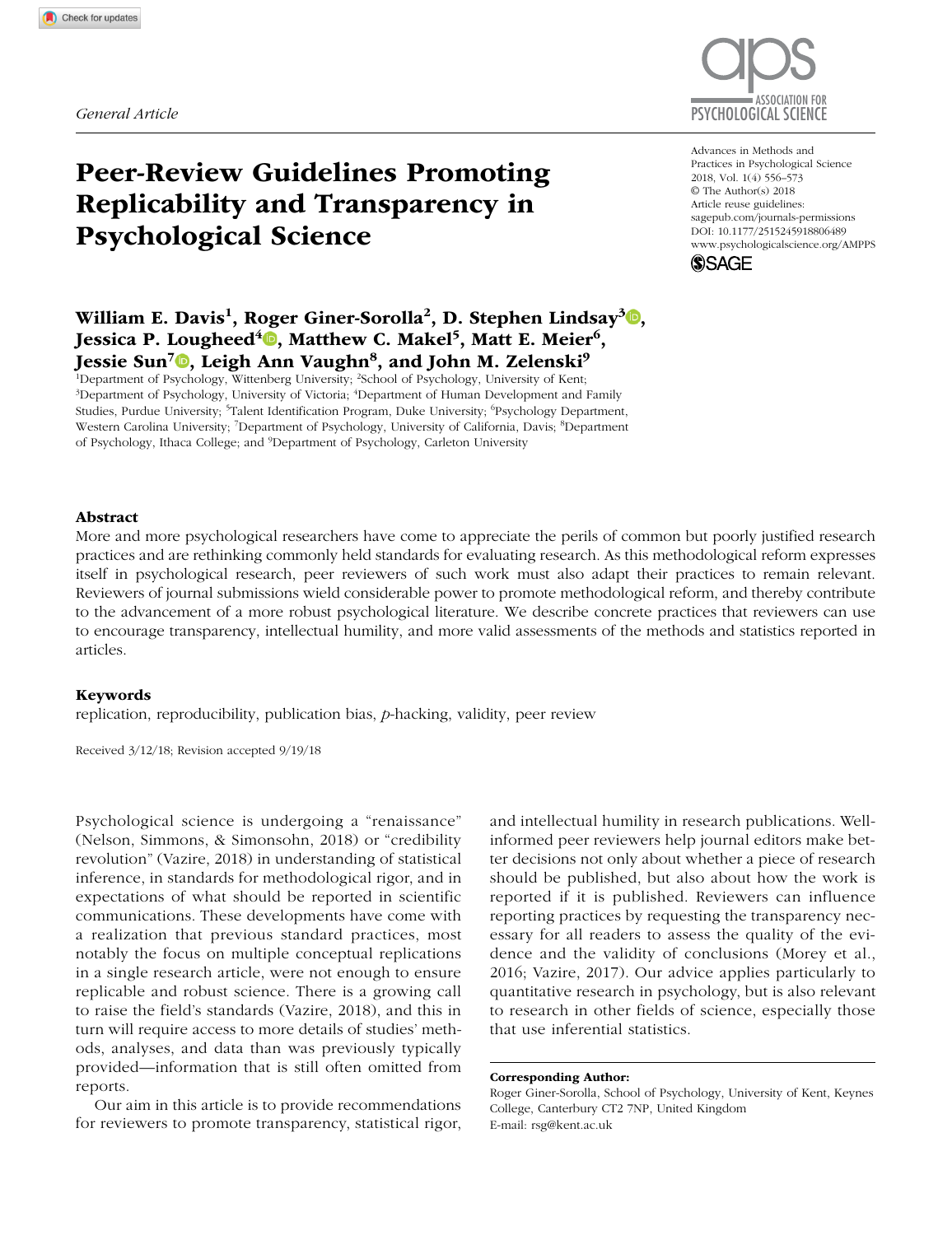This article grew out of a workshop, "How to Promote Transparency and Replicability as a Reviewer," at the 2017 meeting of the Society for the Improvement of Psychological Science. Workshop participants (including this article's authors) read existing advice on reviewing provided for the occasion by 22 journal editors (see Lindsay, 2017, and Lindsay, Giner-Sorolla, & Sun, 2017), Roediger's (2007) "Twelve Tips for Reviewers," a chapter on reviewing by Tesser and Martin (2006), and an excerpt from Commitment to Research Transparency (Schönbrodt, Maier, Heene, & Zehetleitner, 2015). Workshop members then put together a set of new recommendations aimed at promoting transparency and replicability. In this article, we first explain some of the issues underlying our advice and then present our recommendations.

## The New Approach to Statistical Inference and Reporting

Most empirical reports in psychology use null-hypothesis significance testing (NHST) as a metric of evidence. In NHST, inferential analyses such as *t* tests yield estimates of the probability (*p*) of the obtained result (or a more extreme result) occurring by chance under the null hypothesis of no effect. If *p* is low enough, usually under the conventional  $p < .05$  threshold, the result is deemed "statistically significant." Significance can be taken as a heuristic indicating that the direction of the effect in the sample is likely to be the same as in the population (Krueger & Heck, in press). However, problematic practices call into question the usual ways in which statistical significance—in particular, the criterion of  $p < 0.05$ —has informed publication decisions.

NHST is accurate only in confirmatory research, in which the hypotheses to be tested and the method of testing are specified *before* the data are examined (Simmons, Nelson, & Simonsohn, 2011). But in practice, researchers sometimes decide which analyses to run on the basis of which tests produce the most favorable results, and then report those analyses as if they had been planned in advance. Similarly, researchers sometimes adjust their procedures while analyzing their data (e.g., dropping some subjects, observations, dependent variables, or conditions; adding covariates; transforming measures) and fail to report these adjustments. All these practices may reflect a desire for brevity and a stronger narrative—spurred as much by editorial standards as by the authors themselves.

This sort of flexible, post hoc approach to NHST has been common practice in many areas of psychology (John, Loewenstein, & Prelec, 2012). Unfortunately, these practices make *p* values misleading. Different critics have used different terms to highlight various aspects of the problem (e.g., HARKing—Kerr, 1998; researcher degrees of freedom—Simmons et al., 2011; *p*-hacking—Simmons, Nelson, & Simonsohn, 2012; the garden of forking paths—Gelman & Loken, 2013; questionable research practices—John et al., 2012). Regardless of terminology, these practices can exaggerate estimates of the sizes of effects and inflate the risk of falsely rejecting the null hypothesis. When "significant" *p* values obtained via undisclosed flexibility are presented as if they arose from planned tests of hypotheses, readers are likely to conclude that the evidence is stronger than it actually is.

It is good and proper for researchers to conduct exploratory research as well as hypothesis-testing research. Poking around in one's data, speculating about unexpected patterns, is a great way to generate ideas. For conducting such exploratory analyses, confidence intervals and estimates of effect size are useful tools (e.g., McIntosh, 2017). But NHST *p* values become meaningless when the data drive decisions about which tests to run and how to run them, because more risks have been taken than the *p* value takes into account. At a minimum, reviewers and readers need to know how researchers made their data-analysis decisions.

Vazire (2017) drew an analogy between readers of science articles and used-car shoppers: Transparent reporting puts readers in a better position to tell the difference between "lemons" and trustworthy findings. One powerful tool for promoting such transparency is preregistering the research plan (see Lindsay, Simons, & Lilienfeld, 2016; van 't Veer & Giner-Sorolla, 2016). Preregistration makes clear which aspects of a study and its analyses were planned in advance of data collection. Openly sharing data and materials (e.g., tests, stimuli, programs), and explicitly declaring that methodological details have been completely reported (e.g., Simmons et al.'s, 2012, "21 word solution"), can also help readers to assess the evidence value of an empirical report.

To allow for correction of mistakes in reporting and for exploration of alternative analyses and explanations, transparency requires that researchers make their raw data available to other researchers, along with codebooks and analysis scripts. Despite protocols requiring such sharing for verification (e.g., Section 8.14 of the American Psychological Association's, 2017, ethical principles), the availability of data has often been poor (e.g., Wicherts, Borsboom, Kats, & Molenaar, 2006). Finally, authors can also advance transparency by providing more comprehensive descriptive statistics, such as data graphs that show the distribution of scores. Making defensible claims in research reports also entails intellectual humility about the limitations of one's own perspective and findings (Samuelson et al., 2015).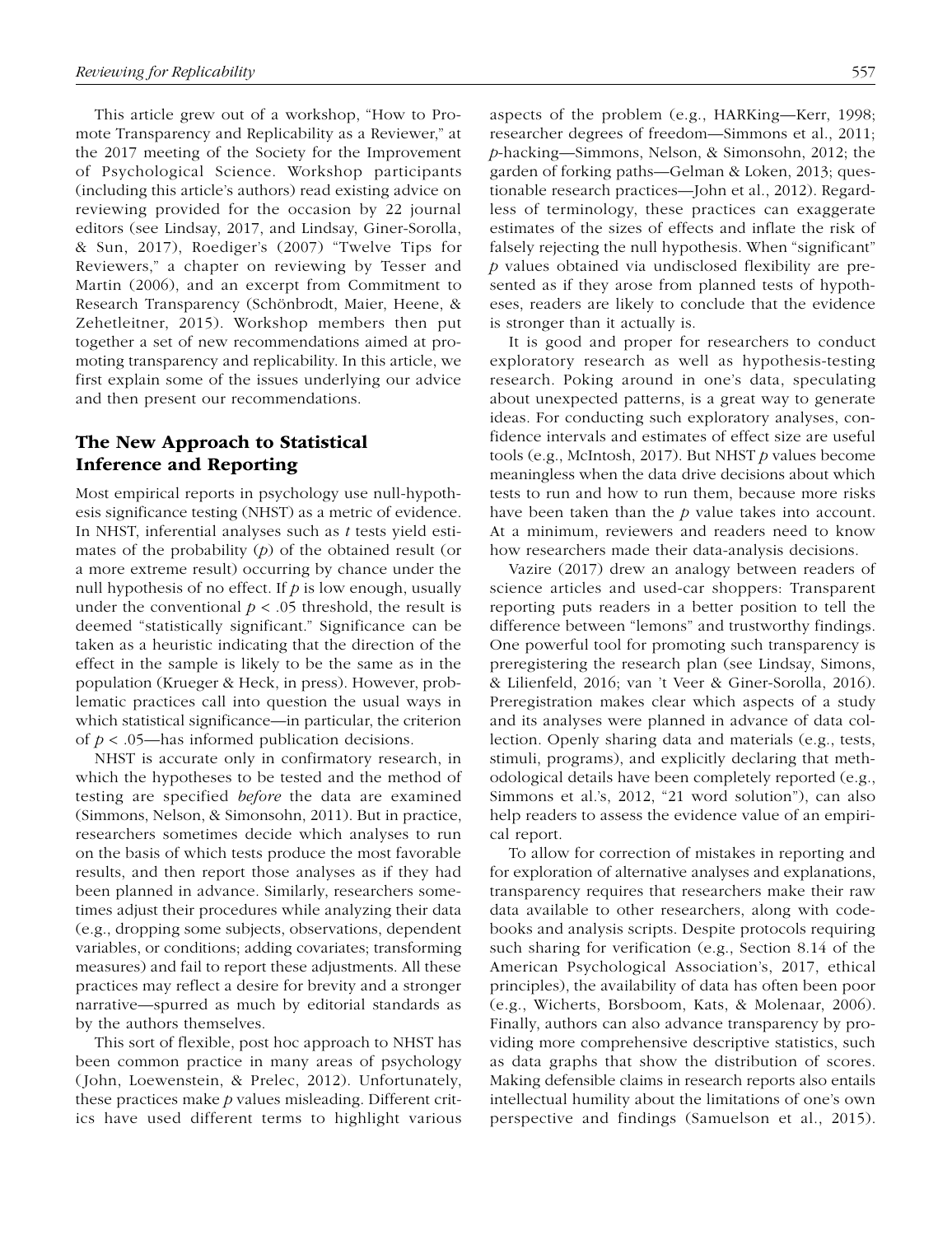Scientific claims require a realistic perspective on the generalizability of one's own research and views. In moving from a standard that prioritizes novelty to one that emphasizes robustness of evidence, claims about the importance of any one study or series of studies should be limited, and replications should be encouraged. Researchers should also strive to be aware of the assumptions they bring to conducting and evaluating research—for example, their ideas about what constitutes a "standard" or "unusual" sample (see Henrich, Heine, & Norenzayan, 2010) or their preconceptions about research that has political implications (Duarte et al., 2015).

Over the past decade, some journals in psychology and other fields have adopted more open reporting requirements, such as those outlined in the Transparency and Openness Promotion (TOP) guidelines (Center for Open Science, n.d.-b; Nosek et al., 2015). More than 5,000 journals and organizations have become signatories of the TOP guidelines, and more than 850 journals have implemented the standards. However, many journals have not changed their policies, and editors and reviewers vary in implementing these reforms. Our aim with the following recommendations is to provide concrete guidelines showing how you, as a peer reviewer of empirical research articles, can encourage transparency, statistical rigor, and intellectual humility. We organize these guidelines, roughly, in the order they will come up as you deal with a review. Appendix A gives a slightly reorganized outline of our advice that can be used as a checklist during the review process.

#### Preparing to Review: Know Your Stuff

To understand and communicate criticism of research you review, you need to have a solid grasp of the key statistical issues. Appendix B lists selected educational resources, and we discuss some of these issues in the next section. Although specific statistics applications vary across fields, you should sharpen your understanding of the following concepts that often are forgotten after postgraduate statistical training:

- The logic of NHST: If you understand why the *p* value is not itself "the probability that the null hypothesis is true" (e.g., Cohen, 1994), you have come farther than many people.
- The need for a priori specification of hypothesis tests: In addition, it is important to know about methods used to control selective reporting, such as preregistering experiments; reporting all analyses, including those that might be labeled

as exploratory and post hoc; providing methodological disclosure statements (Simmons et al., 2012); and openly sharing materials.

• Assumptions underlying frequently used statistical tests in your research area: In particular, it is important to know when a given test is not robust to violations.

One source of inspiration is the American Psychological Association's Journal Article Reporting Standards (JARS; Appelbaum et al., 2018). These guidelines list desirable features for reporting in all types of research articles, including those involving qualitative, metaanalytic, and mixed methods. Using JARS as a checklist, you can look for the methodological and statistical considerations that are particularly important to report in your area of research and carry out further reading to ensure that you understand their rationales.

## Reading and Evaluating the Manuscript

## *Evaluate statistical logic and reporting*

You might think that all editors of scientific journals in psychology are statistically savvy, but you would be wrong. Unfortunately, it is possible to become an eminent scholar and gatekeeper in psychology while keeping one's statistical knowledge focused on the skills that help get articles published, rather than on best statistical practices. Even if journals espouse improved statistical standards or refer authors to general guidelines, such as those in the *Publication Manual of the American Psychological Association* (American Psychological Association, 2010), editors do not always enforce such guidelines before sending manuscripts to reviewers. It is often up to you, the reviewer, to insist on complete statistical reporting for the sake of transparency.

Of course, editors and authors may privilege other goals, such as manuscript readability or word-count limits, above full statistical reporting. Your suggestions for increasing the amount of reporting should take into account what is possible at the journal, as specified in its submission guidelines (sometimes known as "Guide for Authors" or "Instructions for Authors"), which should be available on the journal's Web site. Limitations caused by restricted word counts, for example, can be overcome by adding details in supplementary online materials (which many journals now offer) or on public repositories, such as the Open Science Framework (http://osf.io).

Beyond the journal's standards, the issues you look for will depend on your own knowledge and preparation. Here are several frequently encountered issues: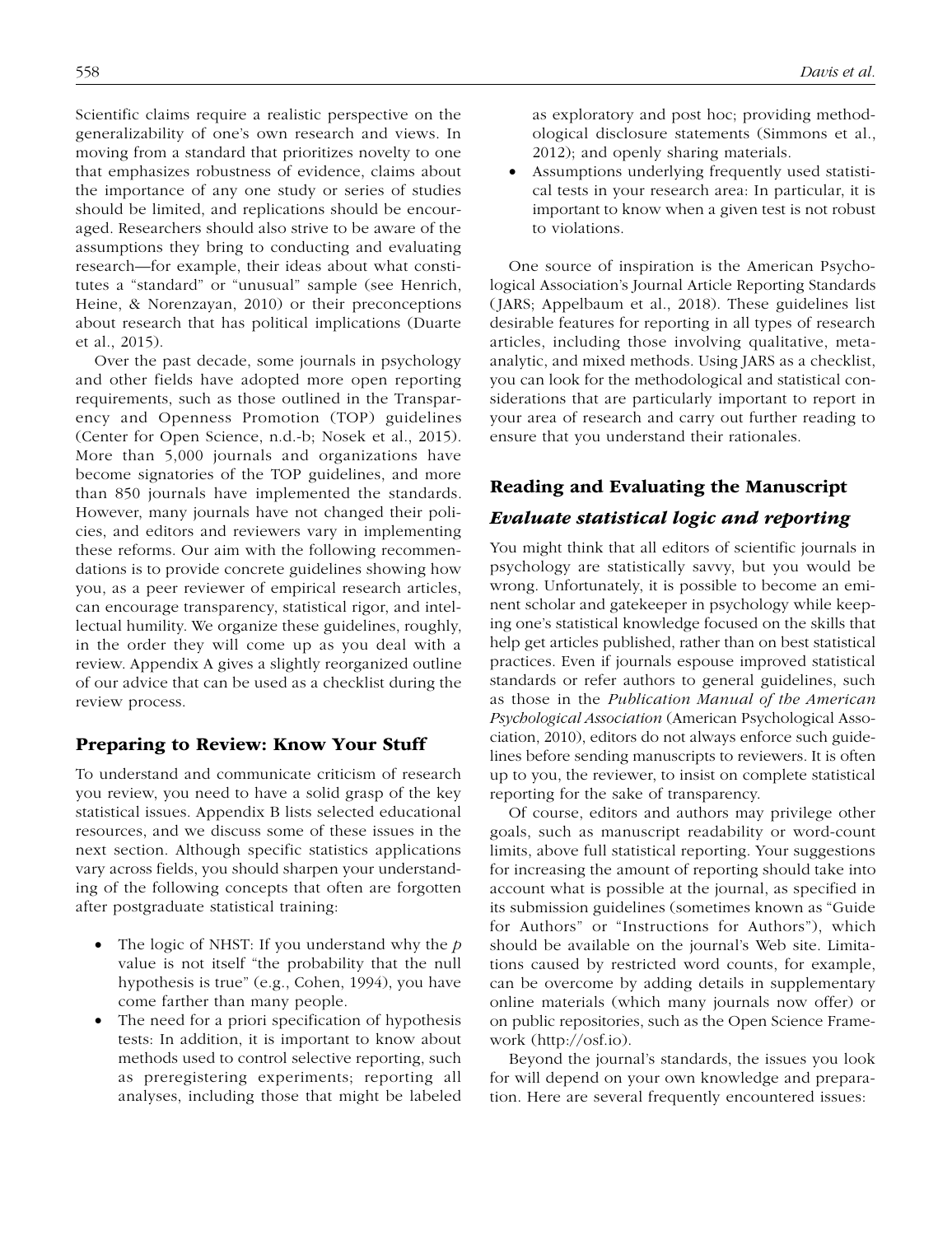- Many psychology studies cannot obtain precise results because their sample sizes are not sufficient to provide accuracy in parameter estimation (AIPE; Maxwell, Kelley, & Rausch, 2008; see also Cumming, 2014). That fact has been known for decades (Cohen, 1962), but only recently has awareness of it become widespread. Accuracy allows inference to go beyond a merely directional finding, allowing comparison of the observed effect size with effect sizes for other known influences on the outcome and evaluation of the finding as a potential basis for real-world applications. Precision for planning (Cumming & Calin-Jageman, 2017), AIPE, and statistical power analysis can all help readers judge the sensitivity of methods, which has implications for interpreting both positive and null results. Rather than criticizing a study on the basis of your idea of what a "low N" looks like, it is preferable to use any of these techniques. Some methods, such as repeated measures designs, can yield precise results or high power with a surprisingly small number of subjects (Smith & Little, 2018).
- Effect sizes, and related statistics such as confidence intervals, are important adjuncts to significance tests that help readers interpret data more fully, especially when samples are unusually large or small (Cumming, 2014; Howell, 2010). Even if effect sizes are reported in Results sections, check to see that the discussion of results takes into account their magnitude and precision, and that conclusions are not based only on *p* values.
- Power analysis tests the likelihood of rejecting the null hypothesis if the alternative hypothesis is true, and journals are increasingly requiring that such analyses be reported. Not all power analyses are equal, though. Post hoc power analyses, for instance, are uninformative, being merely a function of the *p* value (Goodman & Berlin, 1994). Best practice is to base the sample size on a reported a priori power analysis and to include a rationale for deciding the expected effect size that was input to these calculations (e.g., prior literature, estimates of the typical effect size for the field and methodology if an entirely new effect is being studied). If power analysis was not done a priori, you can still request a sensitivity power analysis that takes the actual *N* and a desired level of power, and outputs the minimum effect size that the study could have detected (Faul, Erdfelder, Lang, & Buchner, 2007). A study that can detect only a conventionally large effect at 80% power is not well powered to detect the small- and medium-sized effects that

are more characteristic of many areas of psychological research. For reasons to prefer wellpowered research, see the section titled Evaluate Sensitivity as Well as Validity.

- *Optional stopping* refers to the practice of using the outcome of a hypothesis test on preliminary data to decide whether to stop or extend data collection. Researchers might plan to stop data collection after a certain number of cases if the hypothesized effect is then statistically significant, and to continue data collection if it is not. This procedure might continue until the criterion significance is reached or until a maximum number of cases has been reached. Optional stopping can be acceptable if the researcher adjusts the alpha level accordingly (e.g., Lakens, 2014a; Sagarin, Amber, & Lee, 2014) or uses appropriate Bayesian analyses (e.g., Schönbrodt, Wagenmakers, Zehetleitner, & Perugini, 2017). However, using the unadjusted .05 threshold with optional stopping inflates the Type I error rate. It is hard for a reviewer to detect unreported stopping rules, but you can look for or request a disclosure statement that explicitly describes how sample size was determined at each stage (Simmons et al., 2012).
- Descriptive statistics, such as cell *n*s, means, standard deviations, and correlations between multiple measures, are sometimes omitted from advanced statistical reports. Insist on seeing them anyway, because they may reveal underlying problems that qualify the fancier analysis. For example, means might be very low or high on the scale and low in variance (an indication of a floor or ceiling effect), and thus violate the assumptions of the statistical test; or two variables might be so highly correlated (e.g., .8 or above) that drawing distinctions between them is problematic. And if a complex, multivariable model gives results that appear at odds with the basic zero-order correlations in the data, it is important to understand why.
- Basic statistical errors are surprisingly common in published research (Nuijten, Hartgerink, van Assen, Epskamp, & Wicherts, 2016). Being roughly familiar with the formulas for degrees of freedom in commonly used statistical tests (e.g., Howell, 2010) can help you detect discrepancies between reported subject numbers and the actual numbers tested. There are also tools for checking whether the figures after the decimal point in a reported mean are impossible to obtain given the reported *n* in a condition (e.g., a mean of 2.50 with an odd number of data points; Brown & Heathers, 2016). Both problems may point to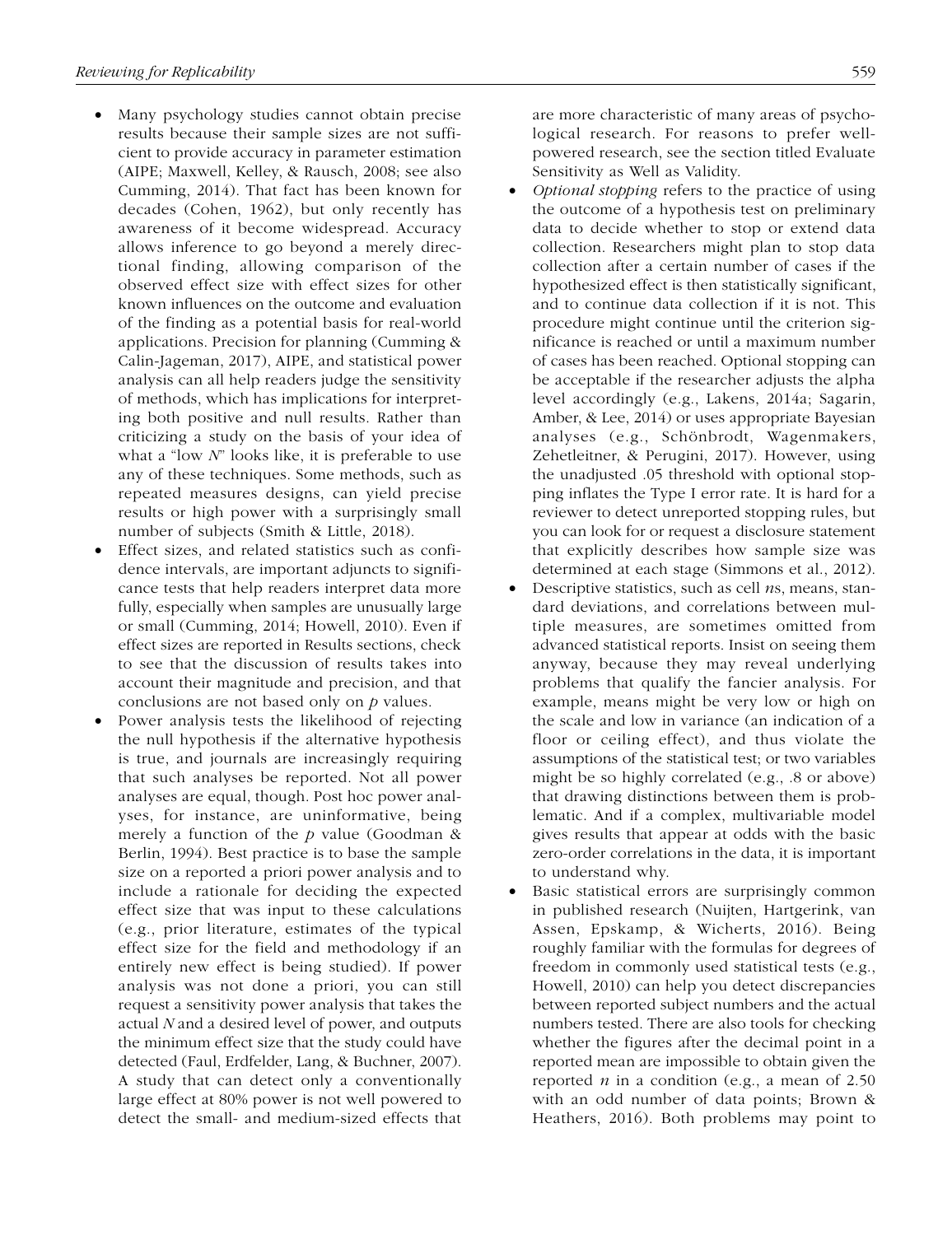undisclosed missing or excluded data. You might also want to run statcheck (Epskamp & Nuijten, 2016; Nuijten, Epskamp, & Rife, 2018) on manuscripts you review. This free program detects discrepancies among some of the most common inferential statistical indices (e.g., *F, r, t, z*), the reported degrees of freedom, and the reported *p* values.

#### *Assess any preregistrations*

To increase the appearance of confidence in results, it has been a common practice in psychology to report the outcome of exploratory analyses as though they had been planned a priori (John et al., 2012). Preregistration involves posting a time-stamped record of method and analysis plans online prior to data collection. It is intended to make analytic flexibility transparent, helping reviewers better evaluate the research. A common misconception is that a preregistration is meant to restrict the analyses that are performed; actually, preregistration does allow additional post hoc analyses, but the purpose of preregistration is to make sure that post hoc analyses are clearly labeled as such (e.g., van 't Veer & Giner-Sorolla, 2016).

If a preregistered plan for the research is available, it is important to assess the level of completeness and detail in that plan compared with the procedures reported in the article. Some "preregistrations" are so brief and vague that they do little to identify when post hoc liberties have been taken, providing only the illusion of transparency. Norms for assessing the quality of preregistrations are still in development (for one protocol, see Veldkamp, 2017). If researchers deviated substantially from their preregistered analyses, even for good reasons (e.g., the data failed to meet assumptions of the proposed test), you can ask them to also report the outcome of the preregistered analyses (e.g., in an appendix) for full transparency.

If the research under review was not preregistered, it may be difficult to tell which analyses were planned in advance and which were data dependent, but some clues may lead you to suspect post hoc analysis. For example, data exclusion rules or transformations might be reported only in the Results sections and without any explicit rationale, or may vary from one study to the next without justification. The concern here is that the researchers may have (not necessarily intentionally) made analytic decisions to produce significant results that would not be replicated if alternative reasonable analytic specifications were used or if a new data set were analyzed. That does not mean that those results have no value, but they should be viewed with skepticism pending direct replication.

You can ask researchers to address concerns about post hoc flexibility in your review. The strongest reassurance would come from a direct, preregistered replication. However, you can also ask the authors to indicate which analyses, if any, were exploratory or to adopt a more stringent standard for statistical significance (e.g., *p* < .005; Benjamin et al., 2018). Finally, you can ask the researchers to demonstrate that their findings are robust under reasonable alternative specifications (e.g., when included covariates are omitted, different exclusion criteria for subjects are used, or different model specifications are used; see Simonsohn, Simmons, & Nelson, 2016; Steegen, Tuerlinckx, Gelman, & Vanpaemel, 2016).

### *Check data and materials*

If the authors submitted data, materials, or analysis code as part of the review process, or if they provided a link to a preregistration document detailing their datacollection and analysis plans, you should determine whether these resources are in a usable form. If the data and materials are not available or usable, let the editor know and ask if there is a way to obtain them. When they are available, we encourage you to examine them for completeness and accuracy. Variables in the data set should clearly correspond to the variables reported in the text. Materials should allow a third party to rerun the study, and should map clearly onto the conditions, variables, and reporting. Running analyses with available data is usually beyond the call of a reviewer's duty, but might be worth the effort if it is helpful for checking apparent errors or identifying strong alternatives to the authors' conclusions.

## *Go beyond "*p *< .05 per study"*

For a long time, in many areas of psychology, reviewers judged whether a study supported a hypothesis by whether its key test was significant at  $p < .05$ . A multistudy report was judged to support its hypothesis only when each study's key result was significant. To meet these standards, authors often omitted (or were asked to omit) studies with nonsignificant results, even though statistically they were consistent with evidence favoring the hypothesis. Another part of playing this game was p*-hacking*: selectively stopping data collection, excluding observations or conditions, applying data transformations, exploring covariates, or reporting one analysis out of many in order to achieve  $p < .05$  (Simmons et al., 2011).

The distribution of *p* values from all tests of a true hypothesis should include relatively few results between  $p = .01$  and  $p = .05$  (Simonsohn, Nelson, & Simmons,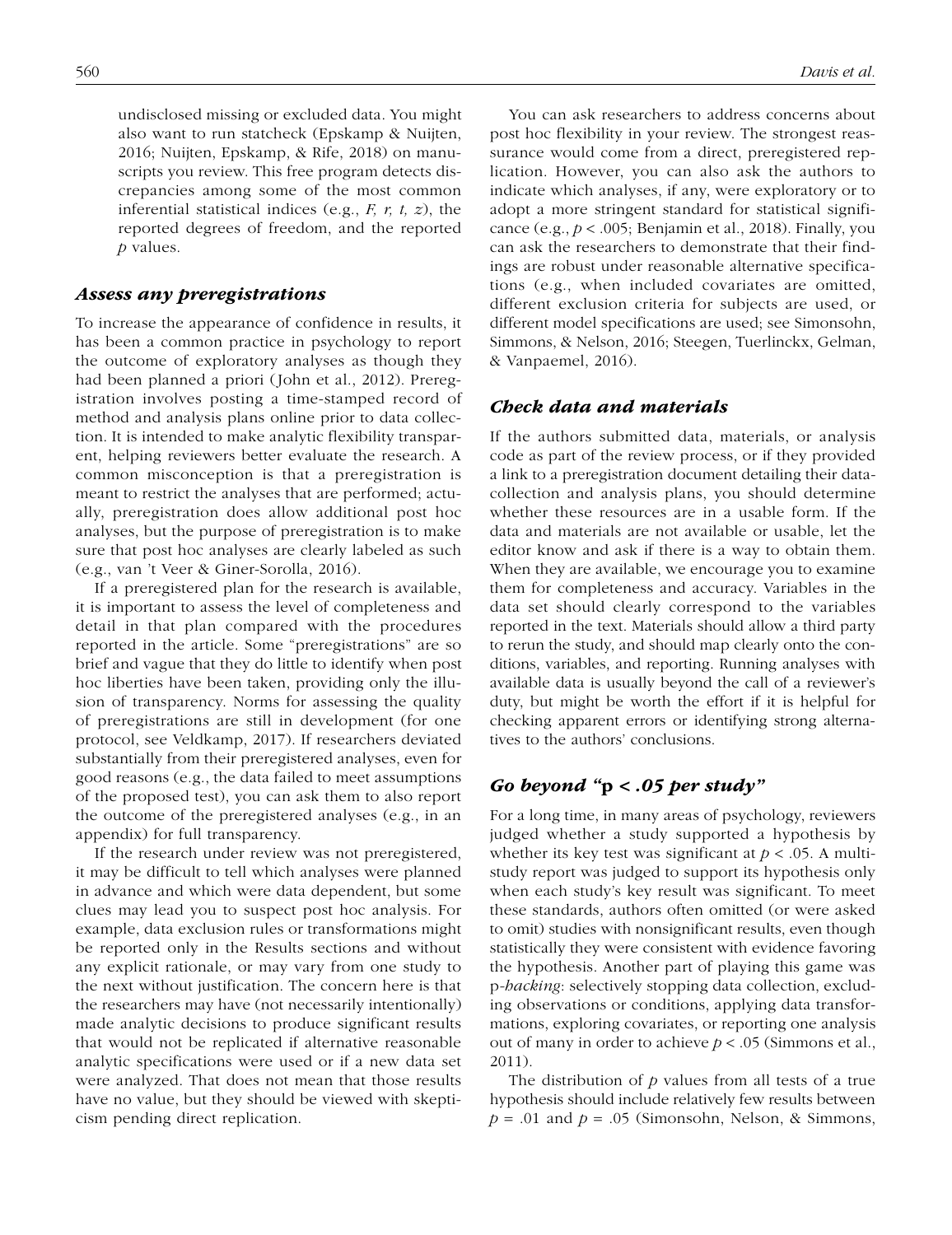2014). The higher the statistical power of the tests, the larger the proportion of results with  $p < .01$ , and the fewer nonsignificant results (assuming a true effect). For example, if power is 80%, then about 59% of confirmatory tests should yield *p*s below .01, whereas only about 21% should yield *p*s between .01 and .05 (Lakens, 2014b; see also Magnusson's, 2018a, interactive calculator at http://rpsychologist.com/d3/pdist/). But some literatures in psychology report too many significant results relative to the power of the studies (Francis, 2014; Schimmack, 2012). And although authors disagree on the evidence for a "bump" in reported *p* values just under .05 (Hartgerink, van Aert, Nuijten, Wicherts, & van Assen, 2016; Masicampo & Lalande, 2012), there is a growing awareness that .05 is not a hard cutoff, and that single values close to it on either side are weak evidence (see Benjamin et al., 2018, and Lakens et al., 2018, for contrasting views on whether or not psychology should set alpha at .005.)

So, be wary of multiple studies, each with the key *p* value just under .05. Values in this range are infrequent enough, and it should be even more rare to see them across multiple studies. The pattern might have arisen by chance, but you should seek assurance that it is not due to selective reporting or *p*-hacking. A detailed and accurate preregistered analysis plan provides the greatest confidence (Lindsay et al., 2016; van 't Veer & Giner-Sorolla, 2016). Without such evidence of constraints on researcher degrees of freedom, you might look for or request a disclosure statement indicating that all measures, manipulations, and exclusions are reported (Simmons et al., 2012; see Nosek et al., 2017, for a standard reviewer statement).

Inzlicht (2015) gave an account of a lab that was encouraged to report all studies it had run to test a hypothesis, instead of just the significant ones, precisely because a manuscript it had submitted showed a pattern of *p* values unusually close to the significance criterion. When the lab's "file drawer" of nonsignificant findings was included, the overall picture still supported the hypothesis, albeit with a more modest effect size. Reporting all relevant studies, excluding only ones that fail methodological checks independently of the hypothesis, is a practice in line with both commonsense reporting ethics and the standards of professional bodies (American Psychological Association, 2010, p. 12). Although it is sometimes difficult to know when an additional unpublished study is part of the same or a different line of research, reviewers should encourage full reporting of studies that would have reasonably been included to support the argument of the manuscript at hand had they yielded significant results.

Reviewers should also place less emphasis on the *p* values of single studies than has typically been the case in the past. Better evidence can be gained from measures of precision (e.g., confidence intervals, credible intervals) or Bayes factors, which provide a symmetrical measure of evidence for the null and alternative hypotheses (Cumming, 2014; Wagenmakers et al., 2018). Often, when a series of studies is presented, better understanding can be had by aggregating comparable results over that series rather than commenting on each study's significance individually (Goh, Hall, & Rosenthal, 2016),

Aggregate evidence, however, becomes unreliable if only significant studies are reported. To mitigate publication bias, you can ask for an internal meta-analysis of all relevant studies conducted by the research team, which may include studies that were not included in the original report. But, by the same token, you should have realistic expectations about what a fully reported set of tests of a true hypothesis looks like (Lakens & Etz, 2017). Even if the proposition is strongly supported, this set can sometimes include nonsignificant results here and there.

Also, these considerations should not stop you from recommending publication of methodologically strong single-study manuscripts. One high-powered study can be more informative than several underpowered studies (Schimmack, 2012).

#### *Evaluate measurement validity*

Reviewers should make sure that the constructs discussed in a manuscript were indeed the constructs that were measured in the project. Ideally, an assessment should be sensitive to the differences that the researchers intended to measure (Borsboom & Mellenbergh, 2004). The interpretation of findings based on improperly validated measures can be meaningless at worst, and is suspect at best. Accessible discussions of these issues can be found in Flake, Pek, and Hehman (2017) and Fried and Flake (2018). Questions relevant to the validity of measures include the following:

- Have the authors reported scale reliabilities computed from their data? Indicators of internal consistency, such as Cronbach's alpha, are important to include but are commonly misreported as indicators of validity (Flake et al., 2017). In particular, a high alpha does not speak clearly to whether constituent items represent a single dimension or multiple dimensions. Factor analysis is needed to assess whether item intercorrelations match the intended structure, one aspect of valid measurement.
- Did the authors use previously validated measures? Check for reporting of, or references to, validation studies of the measures, including tests for construct, convergent, and divergent validity.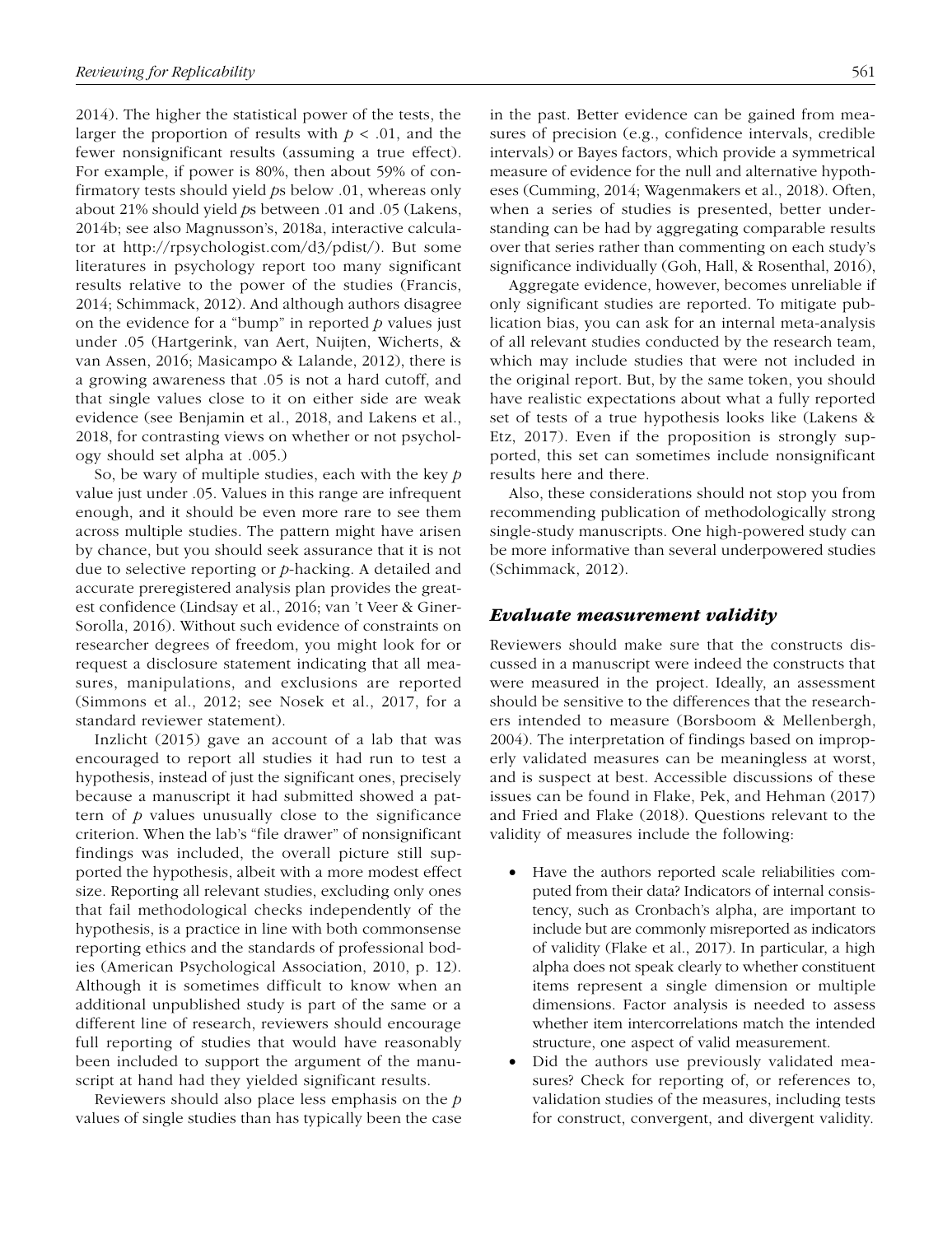- Did the authors use measures as originally developed and validated, or have they modified the original scales? Are any modifications well justified and fully reported? Modifying scales without reporting the full details can complicate replication studies, and making modifications without assessing the validity of the resulting scales can lead to uncertainty in measurement.
- Did the authors report findings based on singleitem measures? Single-item measures may not adequately capture the intended constructs. They require special consideration and validation (see Flake et al., 2017).

If you find that answers to any of these questions are unclear, it is important to request the missing information in your review. Authors should be encouraged to address weaknesses in measurement validity in the Discussion section of their manuscript, where they can describe specifically how uncertainty in the measures used may affect the interpretation of the results and the generalizability of the study.

#### *Evaluate sensitivity as well as validity*

Measurement concerns are part of a larger issue that is becoming more important with increased understanding of methodology: sensitivity. Traditionally, psychology reviewers have been keen to point out alternative explanations for a significant, or *positive*, result. Confounded manipulations, conceptually ambiguous measures, and statistical artifacts are just a few things that can threaten the interpretation of apparently positive results. Certainly, reviewers should stay on the lookout for all such issues.

In contrast, psychology reviewers are often less attuned to problems that might compromise the interpretation of nonsignificant findings, such as small sample size, weak manipulations, poor measurement reliability, restricted range, and ceiling or floor effects. Such flaws can reduce a method's *sensitivity* (ability to detect a positive result). Low sensitivity may obscure a phenomenon that exists in the population but is missed or underestimated in the sample, clouding the interpretation of nonsignificant results and casting doubt on the replicability of significant results. A common misconception (criticized by Loken & Gelman, 2017) is that a positive result is all the more impressive for having "survived" a study with low sensitivity. Reviewers should reject this view and look out for flaws in the sensitivity as well as validity of methods.

Low sensitivity raises the likelihood that a significant result is a false positive, especially when the finding is unlikely (Ioannidis, 2005, 2008; Zöllner & Pritchard, 2007). For example, if a finding is only 10% likely to be true and statistical power is low (50%), then 47% of *p* < .05 results will reflect a false effect. The falsepositive problem, then, is likely to be particularly pernicious for surprising, counterintuitive findings not well supported by theory.

Low-sensitivity methodology also sets a bad example. A lab that uses it is more likely than other labs to waste their effort on a false-negative finding, and their findings are less likely to be replicated. And in a climate of low-sensitivity methodology, selective reporting can be justified more readily. If a study did not work, it is easy to say that the methods must have been bad, rather than to take the results as evidence against the hypothesis (LeBel & Peters, 2011). Finally, many inferential statistical tests lose their robustness to violations of data assumptions when sensitivity is low (e.g., because of a small sample size).

In experimental research, a particularly relevant sensitivity issue is manipulation validity. It is common for researchers to take a shortcut and assume that an effect of an independent variable on a dependent variable is sufficient proof that a manipulation is valid. But this assumption conflates the effect being tested (does change in the independent variable relates to change in the dependent variable?) with the validity of the manipulation (does the manipulation effectively change the independent variable?). Especially when results are null, either in original research or in a subsequent replication, showing that the manipulation is valid in the sampled population can help rule out manipulation failure as a prosaic explanation.

Ideally, a manipulation will be validated on a criterion variable that directly measures the independent variable. For example, if thoughts about power are being manipulated to be more accessible, then power words in a decision task should be responded to more quickly in the experimental than in the control condition. This test of the manipulation might be done in the same study that tests the main hypothesis, as a manipulation check. If there are concerns about subjects' awareness of the manipulation, though, the testing can be done on a separate sample (Kidd, 1976). Although manipulation checks have previously been criticized as unnecessary (Sigall & Mills, 1998), such critiques were based on their inability to shed light on positive results. With an increased emphasis on publishing and evaluating null results, testing manipulations has become more important.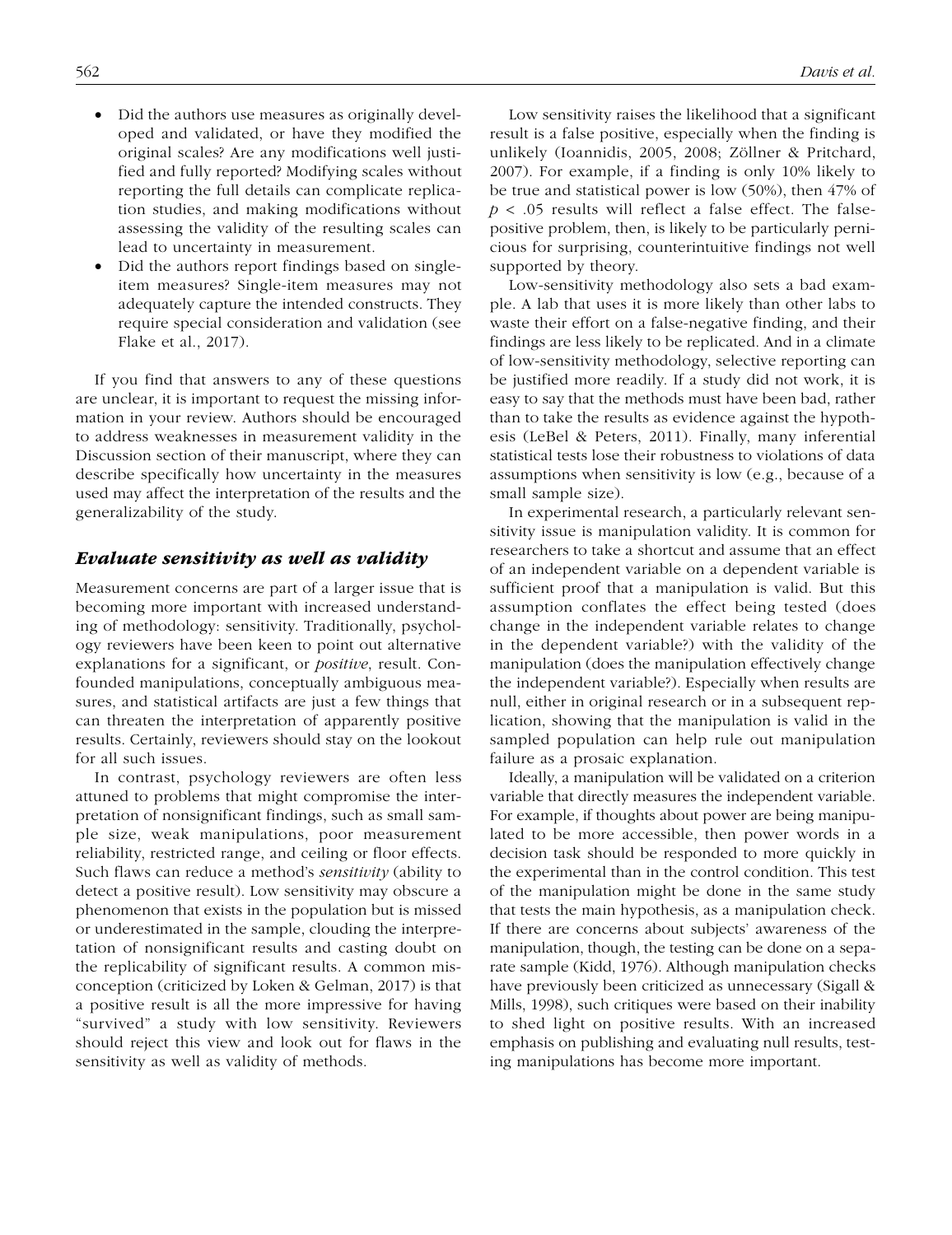#### *Know how to evaluate null claims*

Nonsignificant *p* values do not, by themselves, provide evidence for the null hypothesis. Evaluate a conclusion that an effect is nonexistent as carefully as you would evaluate a claim that it exists. Values of *p* greater than .10 are often obtained when the null hypothesis is false but sensitivity is low. If a manipulation causes a halfstandard-deviation change in the population mean of a dependent variable (i.e.,  $d = 0.5$ ), then about half of experiments comparing two independent groups of 23 subjects will fail to reject that false null hypothesis at the .05 level (i.e., statistical power is only 50%). Bayesian approaches provide a more useful way to assess how much the data favor the null hypothesis (Wagenmakers et al., 2018). Alternatively, equivalence tests based on NHST (Lakens, 2017) can be performed. Both procedures depend on assumptions about the range of functionally null effect sizes, which should be described before reporting the results of the procedures. One does not need to be an expert in Bayesian or equivalence statistics to request that authors do more to justify or qualify the conclusion that an effect is nonexistent.

The general problem of drawing misguided inferences from nonsignificant *p* values can crop up in many other forms. For example, if a nonsignificant chi-square statistic (or change in chi-square) in a model-fitting analysis is used as the basis for concluding that the model fits (or that two models fit equally well), you should consider whether the study was sufficiently powered to detect misspecifications (Hu & Bentler, 1998). Also, if researchers claim to find "full mediation" on the basis of a nonsignificant direct effect (setting aside more general issues with statistical mediation; Bullock, Green, & Ha, 2010), you should consider how much power they had to detect small direct effects. In both cases, you can ask researchers to provide power analyses or qualify their conclusions.

Moreover, the difference between significant and nonsignificant is often itself not statistically significant (Gelman & Stern, 2006; Nieuwenhuis, Forstmann, & Wagenmakers, 2011). Be especially wary if authors interpret a significant effect in one condition or experiment versus a nonsignificant effect in another as informative without reporting a test of the interaction between condition or experiment and effect. Similarly, when one correlation or regression coefficient is significant, another is not, and the authors claim that the first coefficient is significantly larger than the second, you can ask for appropriate statistical comparisons to support this claim (Clogg, Petkova, & Haritou, 1995; Steiger, 1980). These nonexhaustive examples illustrate the need for reviewers to be vigilant about appropriate interpretations of nonsignificant results.

#### *Assess constraints on generality*

Researchers have always been expected to describe limitations of their research in the Discussion section, but such statements are often pallid, incomplete, and drowned out by louder claims of the importance of the findings. Simons, Shoda, and Lindsay (2017) proposed a stronger and more structured *constraints on generality* (COG) statement, which identifies the aspects of a study (e.g., subjects, materials, procedures, historical and temporal context) that the authors believe are essential to observing the effect. This information is important in evaluating the contribution of a manuscript and for facilitating replications and tests of boundary conditions. Just as important is the fact that the COG statement tends to foster intellectual humility about the generalizability and importance of the finding beyond the limited samples and materials in the research. Some journals already require a COG statement. As a reviewer, you can ask for one as well if the conclusions seem broader than can be justified by the studies.

#### Writing the Review

#### *Address replicability*

An important question to ask yourself when reviewing is, "How confident am I that a direct replication of this study would yield a similar pattern of findings?" Replicability is not the only characteristic of good science the best work is also interesting, informative, and relevant—but it is a fundamental starting point. We recommend that you cite in your reviews specific reasons why you have (or lack) confidence in the replicability of the work. For example, you may cite statistical robustness, open reporting, and methodological sensitivity as reasons for your confidence in the reported findings.

If replicability is in question, you might suggest that the authors be invited to conduct a preregistered direct replication, perhaps with increased statistical power or other improvements, but designed to replicate the same study as exactly as possible. This invitation may include a no-fault clause making it clear that the new study will be evaluated independently of what the results show, as long as the overall case for the hypothesis is presented reasonably. This approach assumes that similar data can be obtained without tremendous burden (e.g., the methods are not intensive, a convenience sample can be used). If not, you can insist that conclusions be calibrated to the strength of the data. Similarly, openly exploratory work may still be worth publishing if the discussion of results and limitations is appropriate, if the findings are theoretically informed and have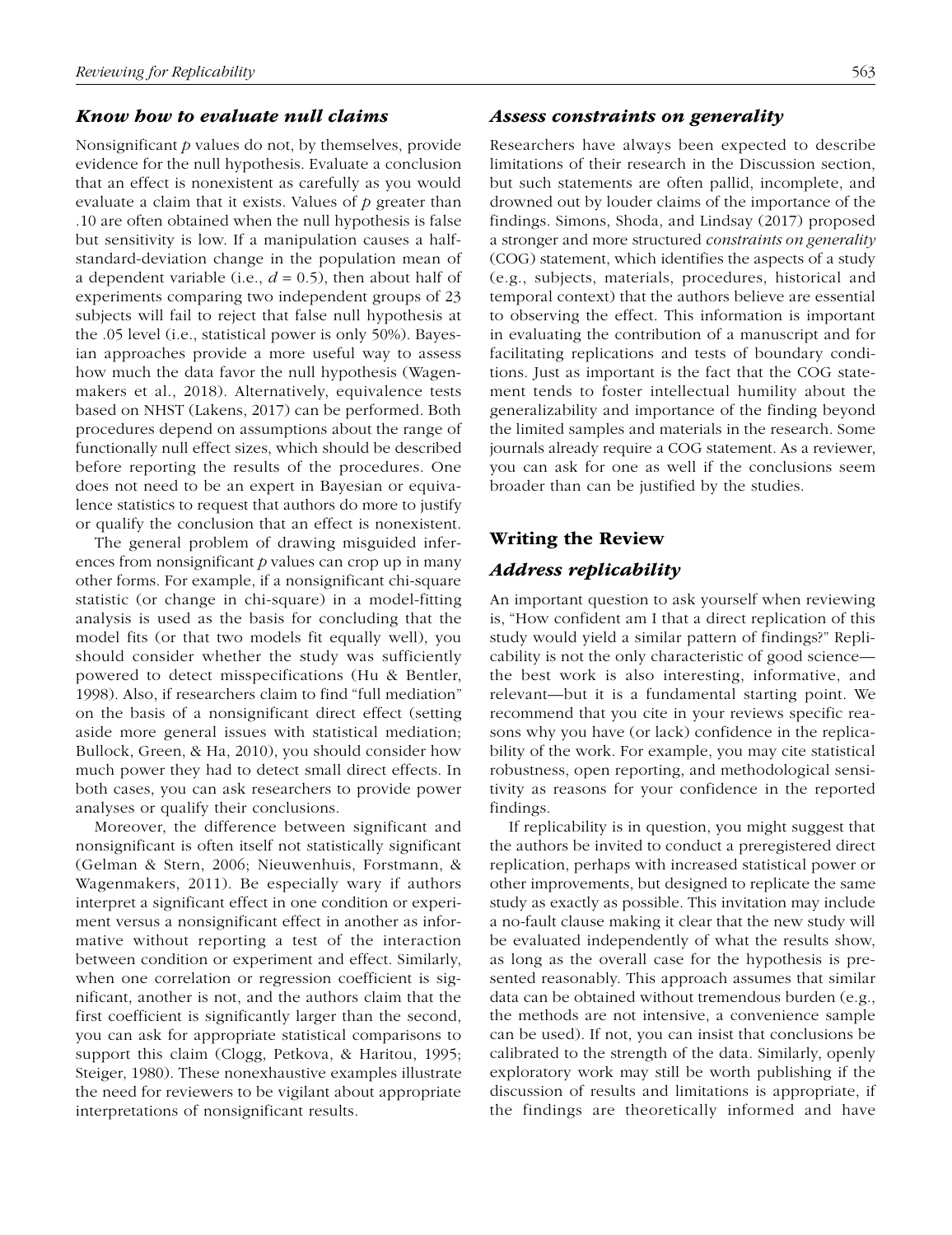potential to generate new hypotheses, and if the data and materials are publicly available (e.g., McIntosh, 2017).

#### *Communicate your own limits*

When you are not familiar with a methodology or statistical test used in a manuscript, it is important to communicate this to the editor, at the same time recognizing that your perspective on other issues may still be valuable. Acknowledging your limits is part of the practice of intellectual humility, and it helps editors become aware when they do have the expertise they need on board. This may lead them to seek out the opinion of an expert in the topic.

#### *Take the right tone*

When we asked 22 editors what they would say to reviewers, the most frequent advice was to keep a constructive, respectful tone (see Lindsay et al., 2017). When reviewing with attention to transparency and replicability, it can be tempting to frame departures from best practices as dishonesty or cheating. Indeed, making accusations can be psychologically rewarding (Hoffman, 2014). Not surprisingly, researchers tend to respond defensively when terms like questionable research practices and *p*-hacking are aimed at them. However, many errors happen unintentionally, and many research practices now seen as inappropriate have long been standard in some areas of psychology, entrained by mentors and the gatekeepers of publication. In our view, a polite and reasoned tone is more likely to succeed. Explain the reasons for your recommendations; not all authors or editors are well educated in the new standards. Avoid inflammatory labels in favor of more neutral phrases, such as "low robustness." Always maintain a degree of humility, keeping in mind that your perceptions of flaws may be mistaken.

#### *Promote transparency*

If the authors of a manuscript have not followed openscience practices that give reviewers access to materials, analysis code, and data, you may include in your review arguments for making such materials available in subsequent revisions. Your arguments may be directed to the editor as much as to the authors. For example, if the journal endorses the American Psychological Association's ethical standards for publishing, you could ask for a statement of full disclosure of measures, manipulations, and exclusions, because those standards prohibit "omitting troublesome observations from reports to present a more convincing story" (American Psychological Association, 2010, p. 12). To support full disclosure, you could also invoke the American Statistical Association's guideline that *p* values can be interpreted correctly only with full knowledge of the hypotheses tested (Wasserstein & Lazar, 2016) and note that with exploratory analyses, the focus should be on confidence intervals and effect sizes, rather than *p* values. The strongest commitment to openness goals is represented by the Peer Reviewers' Openness Initiative (Morey et al., 2016), whose signatories overtly commit to complete reviews only when all data and materials are made available. No matter what form your request for more openness takes, even if it is denied, it will make the editor and authors more aware of changing norms.

If the authors did provide data, materials, or analysis code, or if they preregistered their research, report in your review what depth of scrutiny you gave to these additional materials. Note any obstacles or limitations you encountered; for example, you might have been unable to check the analysis code because you are not familiar with the programming language used. It is not necessarily your job to make sure those resources are usable and correct. However, reporting the depth of your own efforts will help the editor fulfill his or her obligation.

Some journals offer special recognition in the form of badges granted to articles that meet criteria for transparent processes (e.g., an open-data badge, a preregistration badge, and an open-materials badge; see Blohowiak et al., 2018). If the journal for which you are reviewing offers such badges, consider mentioning that fact, with the aim of encouraging the authors to share more information and improve the review process. If the authors have already applied for one or more badges, keep in mind that most journals rely on authors' declarations that the archived documents are adequate. Authors and readers might benefit from your input if you check badge-supporting material for usefulness and completeness.

## *Think about signing reviews*

Finally, you may also consider breaking the usual anonymity of peer review, signing your reviews to promote transparency and openness on your side of the process. There are good arguments for either signing or not signing all reviews (e.g., Peters & Ceci, 1982, and accompanying peer commentary; Tennant et al., 2017). We recommend adopting a general policy about whether you will or will not sign all reviews, taking into consideration your career stage (see the next paragraph). Without a general policy, you may be tempted to associate yourself with only the reviews that make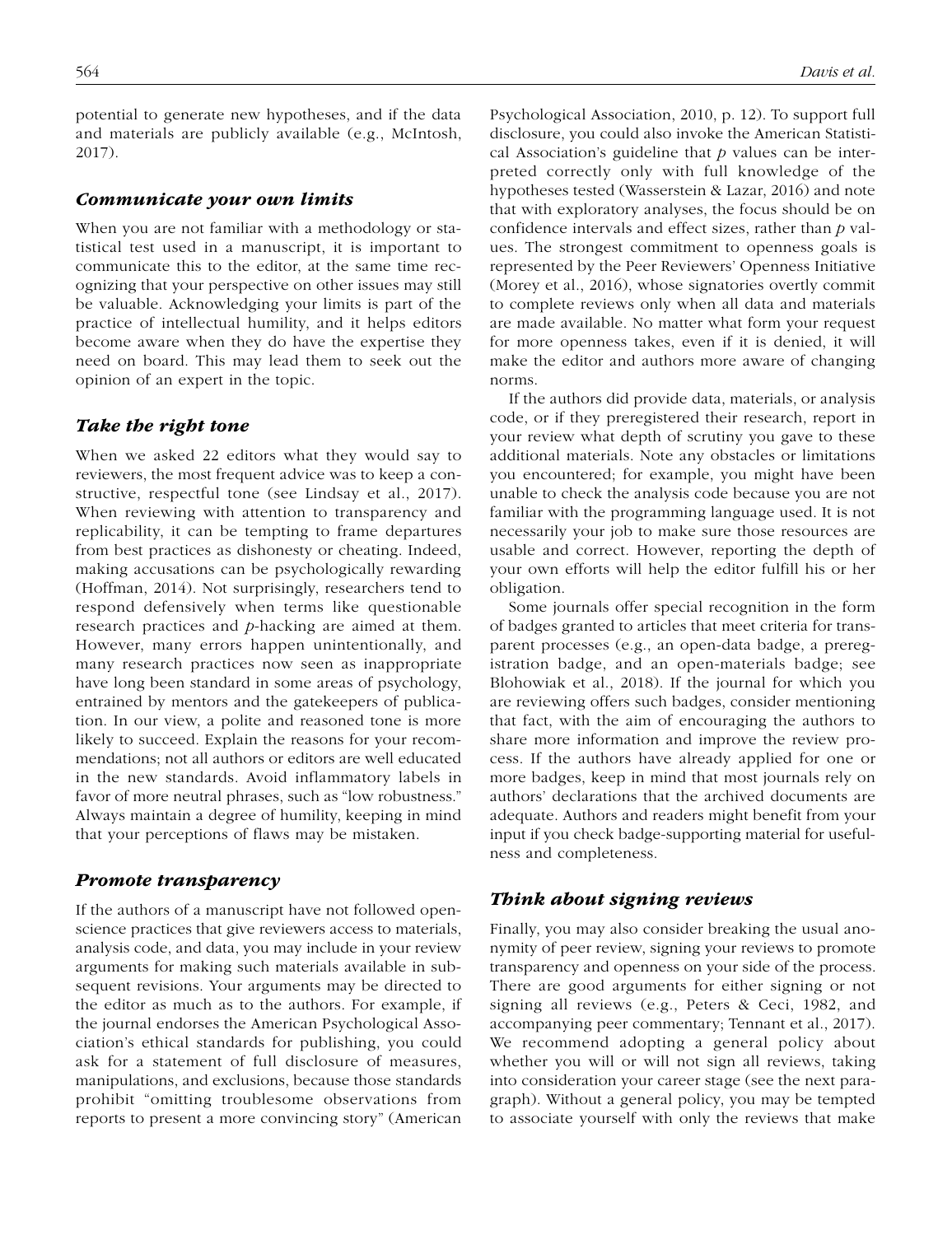a favorable impression (e.g., positive feedback) while avoiding accountability by not signing reviews that make a less favorable impression (e.g., critical feedback). If you do sign, we recommend that you state explicitly that this is a general policy for you, after giving your name.

Signed reviews can have tangible benefits for authors, providing context for suggestions and a sense of fairness in critique, and they give reviewers exposure, credit, and accountability. But signing also carries risk, especially if you are not yet permanently employed. Some authors may seek retribution if they feel their submissions have been inappropriately criticized. Reviewers with more job security and seniority, however defined, have less to lose by signing. These concerns are also relevant when deciding whether to accept requests to review for journals that have adopted open review practices, such as unblinded review, publication of reviews alongside the final article, or direct interaction between authors and reviewers during the review process (see Ross-Hellauer, 2017; Walker & Rocha da Silva, 2015).

#### Special Cases

#### *Replication studies*

The new approach to methods includes a growing willingness to publish reports on close replications of previous research, which previously might have been rejected because they lacked novelty. Main concerns for reviewers are somewhat different for a replication study than for primary research. You do not need to evaluate the theoretical rationale, and your analysis of methods should focus on how closely the replication followed the original, and whether any changes in method were necessary or justified. Brandt et al. (2014) have provided detailed guidance on what makes a replication strong. In brief, just as in the case of original studies, reviewers should give more credence to replications that were preregistered, had adequate power, used methods shown to be sensitive (e.g., manipulations and measures were validated in the new context), and are reported with detailed method sections, open data, and analysis scripts. Given that most journals will publish replication results even if null, it is especially important to reduce the risk that a failure to replicate was due to insensitive methods.

If the authors bill their study as a close (or *direct*) replication, their manuscript should report discrepancies between their study and the original study (Brandt et al., 2014). The importance of these discrepancies depends on the scope of the claims made in the original report. For example, if the samples used in the original and replication studies differed in gender, age, ethnicity, or nationality, you should refer to the original report to assess if its authors generalized their claims across these demographics. If they did, and the replication had weaker or opposite results, it is fair for the replication authors to conclude that their findings reduce confidence in the original claims. However, if the original authors' claims were specific to a population, and the replication sampled a different population, it is not a close replication and does not directly address the original effect. In some cases, discrepancies may need to be introduced in order to reproduce the psychological effect in a new context. For example, if a North American study on perceptions of baseball players is replicated in India, cricket players would be a more appropriate choice to ensure that subjects' knowledge and interest in the material is reproduced.

In reviewing replications, you may have to assess claims about the new state of evidence, taking into account both the original and the replication studies. Gelman (2016) suggested using a time-reversal heuristic to assess the evidence in a replication and the original study: If the replication result had been published first, would it have seemed more compelling than the original result? Just as no single study can determine whether an effect exists, neither can any replication. So, do not be too concerned with judging replications as "successful" or "failed." Instead, think meta-analytically, across the individual studies. Does the replication reinforce or change your beliefs about the effect (or does it do neither)? In any event, it is important to treat positive and negative results in a replication evenhandedly. Although failing to replicate a well-known effect may be more newsworthy than successfully replicating it, both types of evidence need to be reported for science to progress.

Some editors may ask you to judge how important it was to replicate the effect in the first place, just as they would ask you to judge the importance of any novel research. In this case, weigh the strength of existing evidence and the original research's impact on scholarship and society. If the effect has been closely replicated numerous times, has little theoretical or societal value, or has been largely ignored in the academic literature and press, then the replication may be judged as relatively unimportant (Brandt et al., 2014).

#### *Registered Reports*

More and more journals are inviting Registered Reports (RRs; see Center for Open Science, n.d.-a) as a special form of preregistered article. Researchers submit a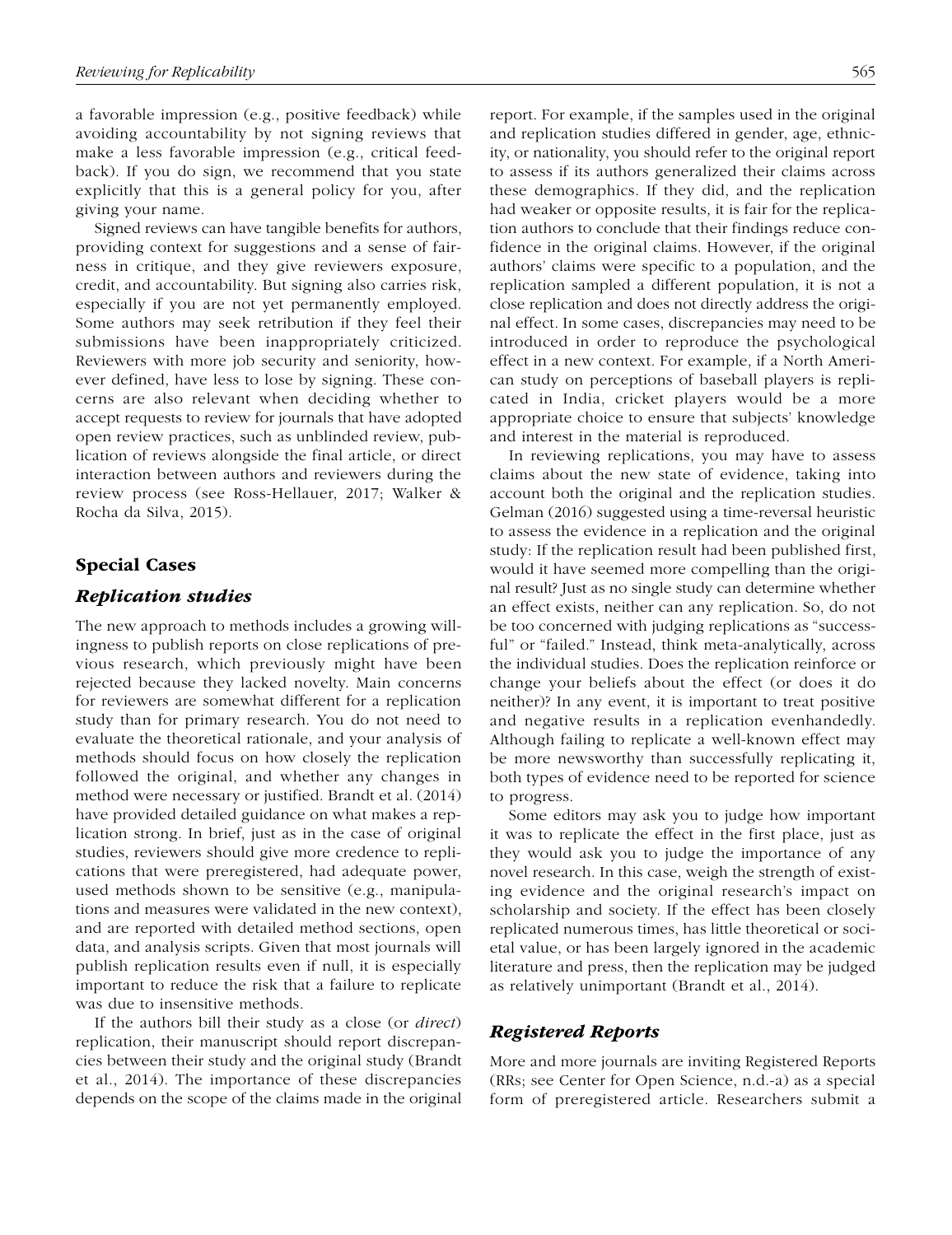detailed proposal of a study to a journal for peer review before collecting the data. After data are collected, they submit the complete manuscript reporting results, and the manuscript will be accepted in principle regardless of results if the approved proposal has been followed faithfully. RRs are quite new, but their adoption appears to be increasing rapidly (see Nosek & Lindsay, 2018). Anecdotal reports indicate that reviewers find being involved with RRs gratifying. They can help researchers avoid mistakes in the first place, rather than just pointing out mistakes after they are made.

Peer review of RRs will potentially involve you at two stages. In Stage 1, you will be asked to evaluate the importance and quality of the proposed study prior to data collection. At this stage, evaluate the proposal as you would a normal introduction and Method section, and consider whether the analysis plan makes sense as the complete basis for a Results section. As is true with replications, the possibility of null results means that sensitivity of the methodology is especially important.

After data are collected and analyzed according to the plan, the editor may ask you to assess the report at Stage 2. The manuscript will now have Results and Discussion sections based on the data. At this stage, evaluate whether the research conformed to the plan, whether any changes from the proposal were well justified, and whether other conditions for validity were met (e.g., whether floor and ceiling effects were avoided, the manipulation passed manipulation checks, and the study is accurately and clearly reported). If the answer to these questions is yes, then the manuscript should ultimately be accepted, although revisions might be required to improve readability or to modify the conclusions.

## Conclusion

Serving as a peer reviewer provides opportunities to learn about your academic field, to become known and respected (or at least known to and respected by editors), and, most important, to shift norms and shape the future of the field. As best practices in research evolve, so too will best practices in peer review. To contribute to psychology's renaissance (Nelson et al., 2018) and credibility revolution (Vazire, 2018), peer reviewers should promote the good practices of transparency, validity, robustness, and intellectual humility. We hope that these concrete guidelines can help peer reviewers at all career stages provide more effective reviews, and thereby improve the trustworthiness of the published literature and scientific progress as a whole.

## Appendix A: Outline of Advice for Promoting Robustness and Transparency When Reviewing Psychology Manuscripts Reporting Quantitative Empirical Research

- Preparing to review
	- <sup>|</sup> Understand what *p* values mean and do not mean
	- <sup>|</sup> Know the importance of specifying predictions ahead of time
	- <sup>|</sup> Know assumptions underlying frequently used statistical tests
	- <sup>|</sup> Consult the journal's statistical and reporting standards before you review
- Evaluating the reporting of statistics
	- <sup>|</sup> Look for an a priori or sensitivity power analysis (post hoc analyses are not of much use)
	- <sup>|</sup> Look for descriptive statistics, such as means, standard deviations, and correlations
	- <sup>|</sup> Look for a methodological disclosure statement verifying that the article reports all measures, manipulations, and exclusions in the study
	- <sup>|</sup> Consider requesting any of the three preceding elements that are missing
	- <sup>|</sup> Evaluate whether decisions such as analyses, exclusions, and transformations were determined a priori or post hoc, and consider whether more evidence (e.g., replication) may be needed in the case of post hoc analyses
	- <sup>|</sup> Determine whether an optional stopping rule was used in data collection and if it was, how it was corrected for
	- <sup>|</sup> Keep an eye out (e.g., using statcheck) for errors in reporting, such as incorrect degrees of freedom or inferential statistics
	- <sup>|</sup> If you do not know much about some of the techniques used by the authors, acknowledge this to the editor
- Dealing with data, materials, and preregistrations
	- <sup>|</sup> Check the availability of any preregistrations, data, materials, and analysis code
	- <sup>|</sup> Optionally, examine the completeness and accuracy of the available data, materials, and analysis code
	- <sup>|</sup> Consider requesting data, materials, and analysis code if it is missing without good reason
	- <sup>|</sup> Optionally, examine the specificity and completeness of any preregistrations
	- <sup>|</sup> Tell the editor how far you went in checking this material
- Evaluating statistical outcomes
	- <sup>|</sup> Assess the quality of evidence without relying on *p* < .05 per study as either necessary or sufficient for drawing a positive conclusion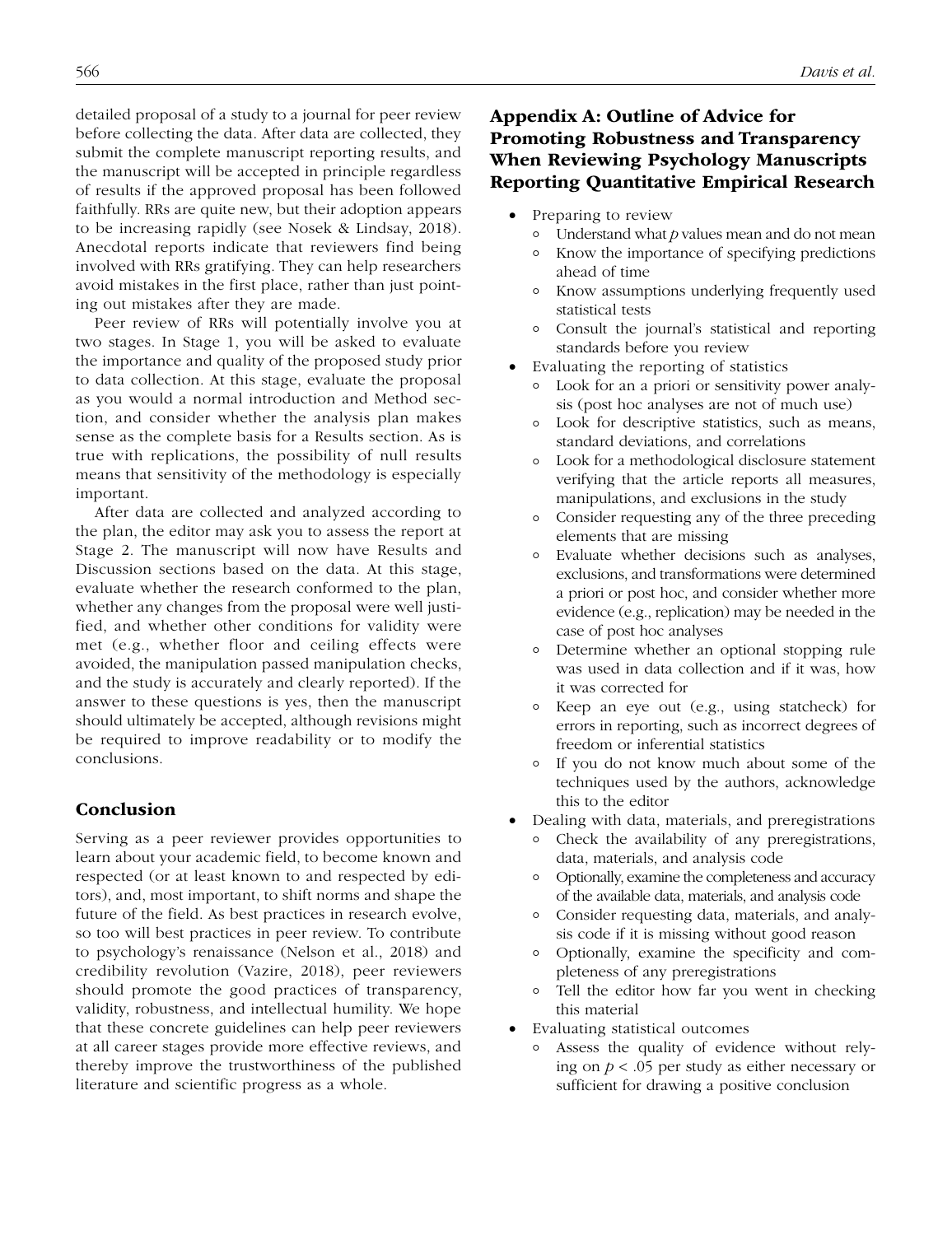- <sup>|</sup> Assess multistudy reports with the understanding that under complete and transparent reporting, multiple studies all showing *p* values close to .05 are uncommon
- <sup>|</sup> If you are not sure about the replicability of results, consider requesting a preregistered additional study or more transparent reporting of the existing studies
- <sup>|</sup> Evaluate claims of null effects as carefully as claims of positive effects (e.g., with Bayesian or equivalence testing)
- Assessing constraints on generality
	- <sup>|</sup> Consider asking for a statement on what aspects of the study the authors believe are essential to observing the effect
- Promoting transparency
	- <sup>|</sup> If the manuscript is not accompanied by shared data, materials, or analysis code, and does not give a good reason for not sharing them, consider requesting them
	- <sup>|</sup> Decide whether you will or will not sign all of your reviews
- Reviewing replications
	- <sup>|</sup> Use the same level of scrutiny for replications as for original studies
	- <sup>|</sup> In the case of a direct replication, assess whether the authors demonstrate that the replication was sufficiently similar to the original study and whether any discrepancies were needed to reproduce the psychological variables in a new context
	- <sup>|</sup> If called upon to examine the need for a replication, consider the strength of existing evidence, the effect's theoretical importance or potential value to society, and the original research's prior impacts on other research and society
	- <sup>|</sup> Do not be too concerned with assessing the success or failure of the replication; think metaanalytically about what the sum of all results says about the effect
- Reviewing Registered Reports
	- <sup>|</sup> Evaluate the proposal's introduction and Method sections as usual
	- <sup>|</sup> Assess whether the analysis plan covers all of the important details and can serve as the complete basis for a Results section
	- <sup>|</sup> For the final report, assess whether the method and analysis plans have been followed faithfully and assess the rationale for any deviations from the proposed plan

## Appendix B: Resources on Robustness and Transparency in Psychological Research

This appendix is a list of resources intended to be a useful starting point for reviewers seeking to improve their understanding of the methodological and statistical concepts underlying psychology's credibility revolution. We recognize that there are many more references and resources available; we do not claim that this list is comprehensive or that the resources included represent the "gold standard" among all possible resources.

## *Open Science*

Center for Open Science, https://cos.io/

The Center for Open Science provides tools, training, support, and advocacy for open-scientific practices. Their Web site contains background on the goals of open science, as well as various services and training opportunities that reviewers can take advantage of to stay up to date with the latest developments.

## Open Science Framework, https://osf.io/

The Open Science Framework (OSF) provides a public repository for researchers to share their materials, data, and analysis scripts. Reviewers can ask authors to consider making the basis of their scientific claims available through the OSF or another public repository.

Center for Open Science. (n.d.-b). [Transparency and Openness Promotion (TOP) guidelines]. Retrieved from https://cos.io/our-services/top-guidelines/

These eight guidelines (e.g., regarding data transparency) were crafted by a group led by Brian Nosek of the Center for Open Science (Nosek et al., 2015). To date, the guidelines have been implemented (at varying levels of stringency) by 850 journals. Reviewers may want to find out if the journal for which they are reviewing has endorsed the TOP guidelines.

## *Statistical power*

Cohen, J. (1992). A power primer. *Psychological Bulletin, 112*, 155–159.

This classic article provides background education on the rationale for power analysis and the sample sizes required for the simplest analyses to have 80% power to detect "small," "medium," and "large" effects.

Magnusson, K. (2018b). Understanding statistical power and significance testing: An interactive visualization [Web app]. Retrieved from http://rpsychologist.com/d3/NHST/

Reviewers can use this brief primer (with an interactive visualization) to refine their understanding of how power, Type I and Type II errors, effect size, sample size, and alpha are related to each other.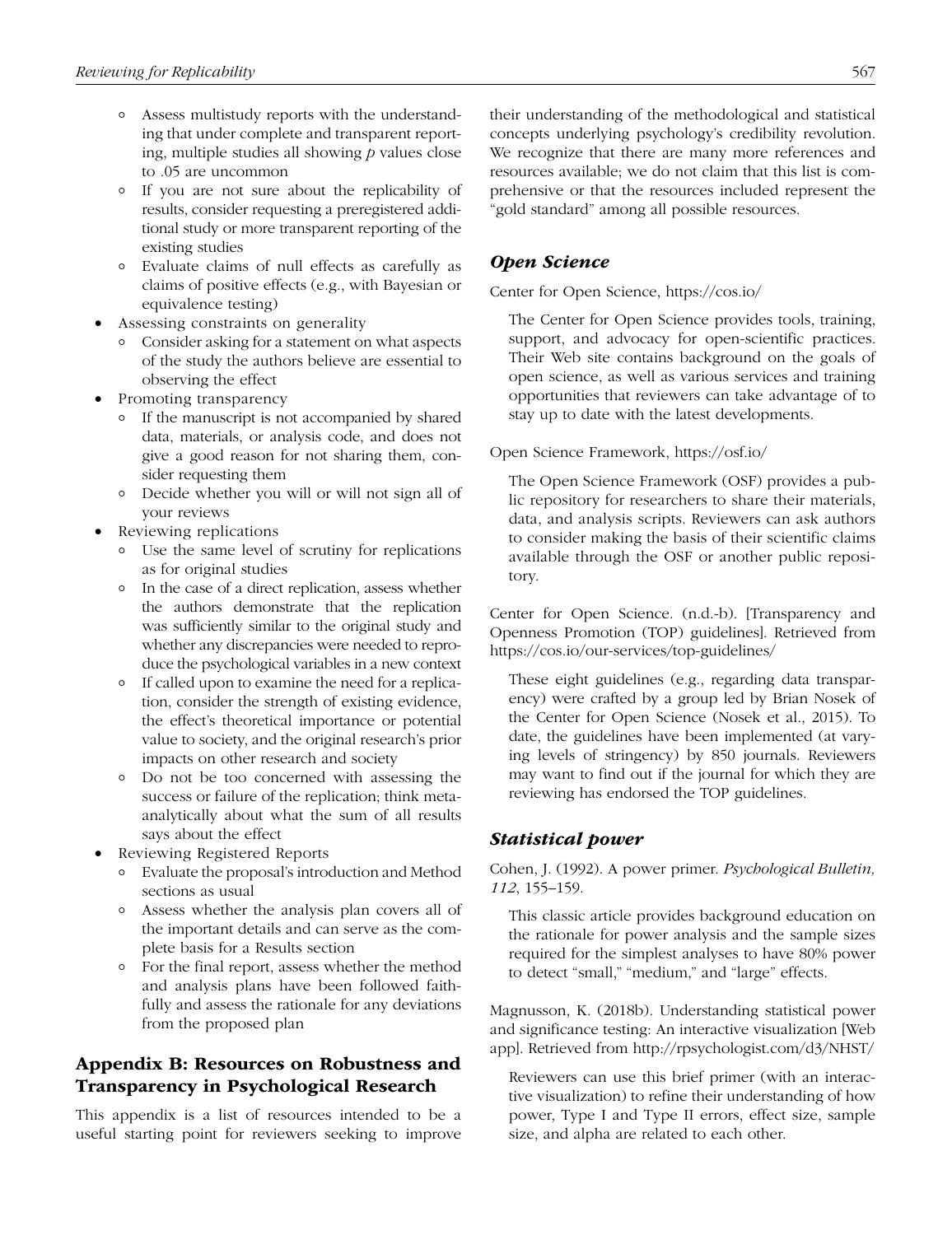Champely, S. (2018). pwr: Basic functions for power analysis (R package Version 1.2-2) [Computer software]. Retrieved from https://CRAN.R-project.org/package=pwr

This R package provides power-analysis functions that reviewers may want to use to assess the statistical power of reported analyses and may want to recommend to authors if they do not report power analyses. The quick-start guide is available at [https://](https://cran.r-project.org/web/packages/pwr/vignettes/pwr-vignette.html) [cran.r-project.org/web/packages/pwr/vignettes/pwr](https://cran.r-project.org/web/packages/pwr/vignettes/pwr-vignette.html)[vignette.html](https://cran.r-project.org/web/packages/pwr/vignettes/pwr-vignette.html)

Faul, F., Erdfelder, E., Lang, A. G., & Buchner, A. (2007). G\*Power 3: A flexible statistical power analysis program for the social, behavioral, and biomedical sciences. *Behavior Research Methods, 39*, 175–191. doi:10.3758/ bf03193146

For reviewers who are not familiar with R, G\*Power 3 is another free program with a point-and-click interface that can be used to conduct a range of power analyses during peer review.

Anderson, S. F., Kelley, K., & Maxwell, S. E. (2017). Sample-size planning for more accurate statistical power: A method adjusting sample effect sizes for publication bias and uncertainty. *Psychological Science, 28*, 1547–1562 doi:10.1177/0956797617723724

This article provides a readable summary of basic concepts of statistical power. It is similar to other treatments of these concepts but goes beyond them by offering a way to take both publication bias and estimate uncertainty into account when planning sample size. It is useful for evaluating sample-size justifications, especially for replication studies. There is an associated set of apps under the section "Bias and Uncertainty Corrected Sample Size for Power" at https://designingexperiments.com/shiny-r-web-apps/.

Westfall, J. (2016). *PANGEA: Power ANalysis for GEneral Anova designs.* Retrieved from [https://pdfs.seman](https://pdfs.semanticscholar.org/ca52/e5d4976713ecdd62fa10a501d0bf094a30a2.pdf) [ticscholar.org/ca52/e5d4976713ecdd62fa10a501d0bf](https://pdfs.semanticscholar.org/ca52/e5d4976713ecdd62fa10a501d0bf094a30a2.pdf) [094a30a2.pdf](https://pdfs.semanticscholar.org/ca52/e5d4976713ecdd62fa10a501d0bf094a30a2.pdf)

This power-analysis program provides power calculations for general analysis of variance designs and can flexibly handle designs with any number of fixed or random factors, each with any number of levels, and with any valid pattern of nesting or crossing of the factors. Reviewers might suggest this app to authors in need of power-analysis resources.

Cumming, G. (2011). *Understanding the new statistics: Effect sizes, confidence intervals, and meta-analysis*. New York, NY: Routledge.

Cumming avoids the term *power* because he believes that psychologists should abandon null-hypothesis significance testing (NHST) in favor of an emphasis on precision of effect-size estimates. But his book is very engaging and compelling in explaining why *p* values are themselves very unreliable. We recommend this resource as background reading for reviewers.

## *Effect sizes*

Cumming, G. (2014). The new statistics: Why and how. *Psychological Science, 25*, 7–29. doi:10.1177/0956797613 504966

In this article, Cumming encourages researchers to move beyond a focus on statistical significance to an emphasis on effect sizes and confidence intervals. Reviewers may find this article useful for enhancing their understanding of the benefits of such a shift and as a resource to support requests that authors provide confidence intervals and discuss effect sizes.

Lakens, D. (2013). Calculating and reporting effect sizes to facilitate cumulative science: A practical primer for *t*-tests and ANOVAs. *Frontiers in Psychology, 4*, Article 863. doi:10.3389/fpsyg.2013.00863

This article is a how-to for navigating the large number of power statistics applicable to designs that compare distinct groups and can inform reviewers' recommendations about power analysis.

#### *Understanding* p *values*

Cohen, J. (1994). The earth is round (*p* < .05). *American Psychologist, 49*, 997–1003. doi:10.1037//0003-066x.49.12 .997

Cohen reviews the problems with NHST and common misunderstandings about *p* values. Reviewers can read this article to refine their understanding of *p* values.

Ioannidis, J. P. A. (2005). Why most published research findings are false. *PLOS Medicine, 2*(8), Article e124. doi:10.1371/journal.pmed.0020124.

Despite an arguably overstated title, this article makes a compelling case for the limitations of *p* values alone and the need to evaluate truth claims by referring also to statistical power and prior probability. It is useful background reading for understanding the logic of NHST and evidence.

Schönbrodt, F. (2014). When does a significant *p*-value indicate a true effect? Understanding the Positive Predictive Value (PPV) of a *p*-value [Web app]. Retrieved from <http://shinyapps.org/apps/PPV/>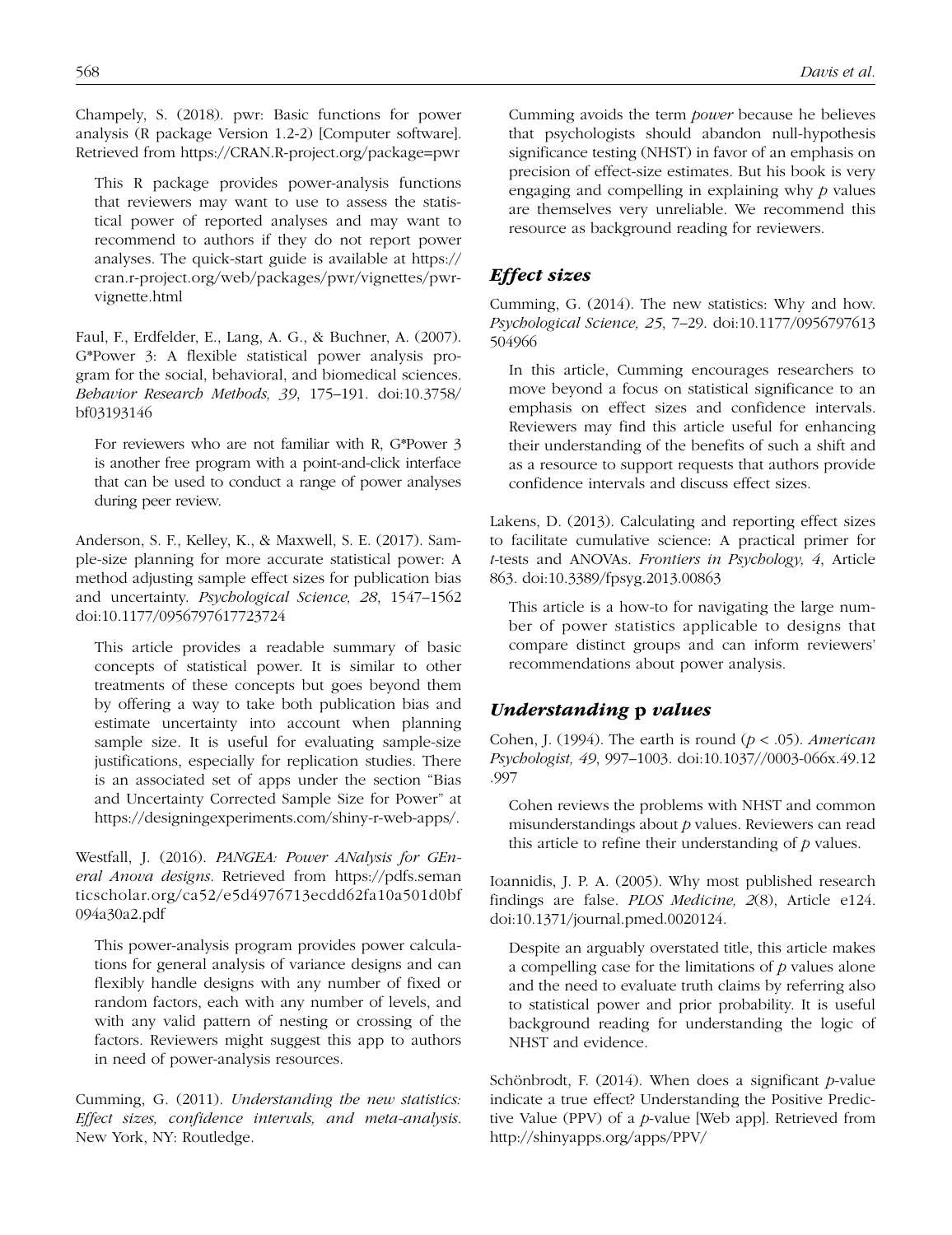This interactive demonstration of *p* values' predictive value is based on Ioannidis (2005).

Wasserstein, R. L., & Lazar, N. A. (2016). The ASA's statement on *p*-values: Context, process, and purpose. *The American Statistician, 70*, 129–133. doi:10.1080/000313 05.2016.1154108

A broad consortium of frequentists and Bayesian statisticians approved this message about the limitations of *p* values, including the need for reporting exact values, additional statistics such as effect sizes, and the full context of analyses. This is a very useful authority that can be cited to support full disclosure and a nuanced approach to significance.

Magnusson, K. (2018a). Distribution of *p*-values when comparing two groups: An interactive visualization [Web app]. Retrieved from http://rpsychologist.com/d3/pdist/

Reviewers can use this interactive app to hone their intuitions about what distributions of *p* values look like under different assumptions.

## *Sequential analyses*

Lakens, D. (2014a). Performing high-powered studies efficiently with sequential analyses. *European Journal of Social Psychology, 44*, 701–710. doi:10.1002/ejsp.2023

This how-to article argues persuasively that with appropriate reporting and controls, collecting data from subjects in successive groups until a stopping point is reached is not cheating, but rather is an efficient method of collecting data in the face of uncertainty about effect sizes. If it appears that authors sampled sequentially without error correction, reviewers can refer them to this and the following two articles.

Sagarin, B. J., Ambler, J. K., & Lee, E. M. (2014). An ethical approach to peeking at data. *Perspectives on Psychological Science, 9*, 293–304. doi:10.1177/1745691614528214

Sagarin et al. present an argument similar to that of Lakens (2014a) and provide a simple method of adjusting *p* values for sequential collection.

Schönbrodt, F. D., Wagenmakers, E.-J., Zehetleitner, M., & Perugini, M. (2017). Sequential hypothesis testing with Bayes factors: Efficiently testing mean differences. *Psychological Methods, 22*, 322-339. doi:10.1037/met0000061

This article presents a Bayesian approach to sequential testing, which the previous two articles approach using NHST.

## *Interpreting null results*

Gelman, A., & Stern, H. (2006). The difference between "significant" and "not significant" is not itself statistically significant. *The American Statistician, 60*, 328–331. doi: 10.1198/000313006X152649

Gelman and Stern explain why differences in statistical significance are often not themselves statistically significant. Reviewers can read this article to become more aware of this issue and cite it as support in reviews.

Lakens, D. (2017). Equivalence tests: A practical primer for *t* tests, correlations, and meta-analyses. *Social Psychological and Personality Science, 8*, 355–362. doi:10 .1177/1948550617697177

In this article, Lakens describes one way to demonstrate evidence for the null within an NHST framework. Reviewers may ask authors to use equivalence tests (or Bayesian methods; see the next section) to provide further context for null findings.

## *Bayesian approaches*

Etz, A., & Vandekerckhove, J. (2018). Introduction to Bayesian inference for psychology. *Psychonomic Bulle tin & Review, 25*, 5–34. doi:10.31234/osf.io/q46q3

This article explains the probability theory underlying Bayesian analysis and presents some use cases with Harry Potter–themed examples. It is good preparation for evaluating Bayesian analyses, which are becoming more common in submitted manuscripts.

Wagenmakers, E.-J., Marsman, M., Jamil, T., Ly, A., Verhagen, J., Love, J., . . . Morey, R. D. (2018). Bayesian inference for psychology. Part I: Theoretical advantages and practical ramifications. *Psychonomic Bulletin & Review, 25*, 35–57

Wagenmakers et al. provide 10 arguments for using Bayesian analysis and rebut the most commonly heard objections. They take a somewhat more general approach than Etz and Vandekerckhove (2018) to the goal of understanding the utility of and necessary parameters for Bayesian analysis.

#### *Detecting statistical discrepancies*

Nuijten, M. B., Epskamp, S., & Rife, S. C. (2018). statcheck [Web app]. Retrieved from http://statcheck.io/

This app automatically analyzes documents for discrepancies between reported inferential statistics and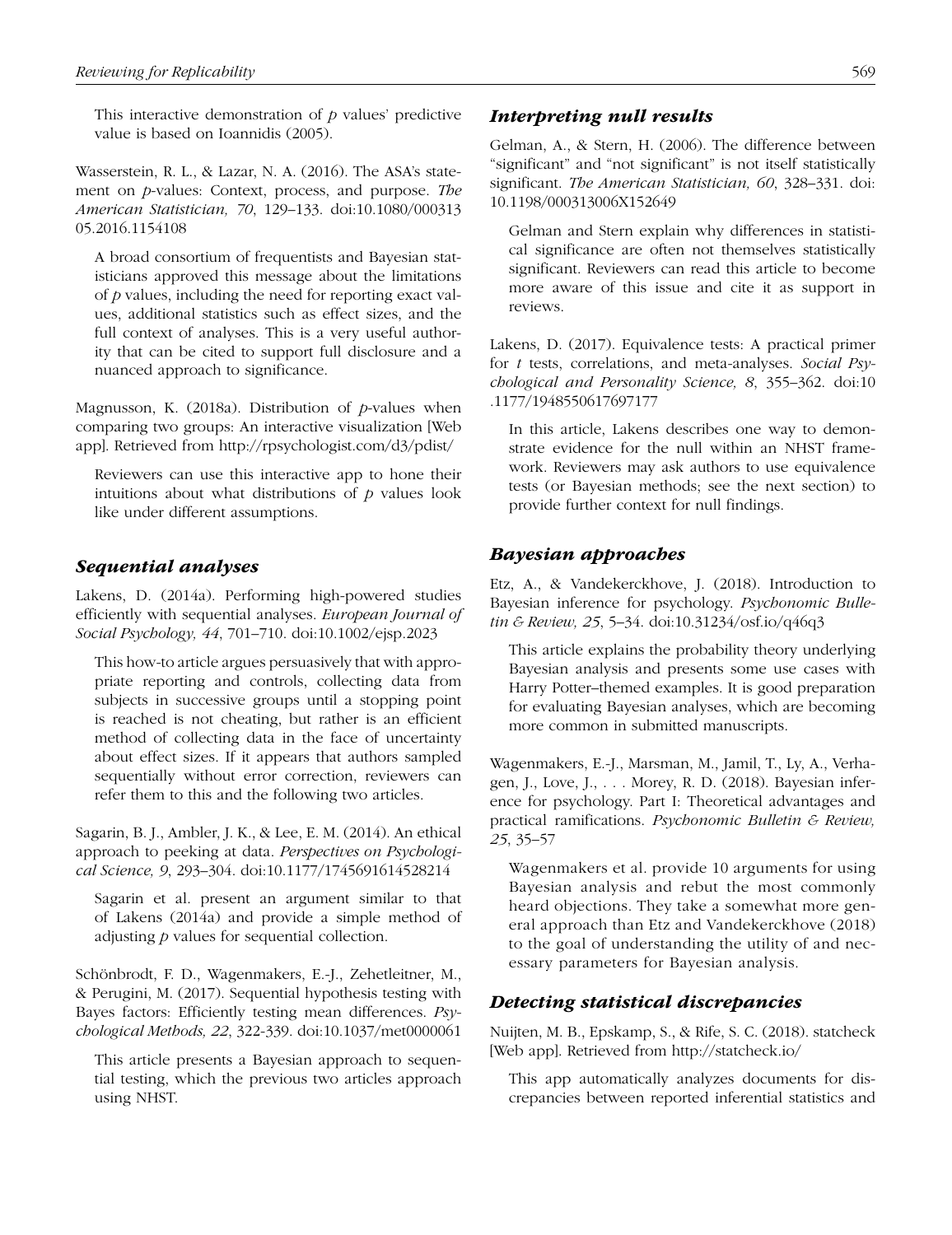*p* values. Reviewers may wish to run manuscripts through statcheck, either using R or using the online interface.

#### *Preregistration*

Lindsay, D. S., Simons, D. J., & Lilienfeld, S. O. (2016). Research Preregistration 101. *Observer*. Retrieved from [https://www.psychologicalscience.org/observer/research](https://www.psychologicalscience.org/observer/research-preregistration-101)[preregistration-101](https://www.psychologicalscience.org/observer/research-preregistration-101)

This article provides an accessible and brief overview (with FAQs) of preregistration. It is a useful introduction to preregistration for reviewers who are unfamiliar with this practice.

van 't Veer, A. E., & Giner-Sorolla, R. (2016). Pre-registration in social psychology—a discussion and suggested template. *Journal of Experimental Social Psychology, 67*, 2–12. doi:10.1016/j.jesp.2016.03.004

This article provides a more extensive discussion about the elements of preregistration, with a proposed standard template.

Open Science Framework. (n.d.). *Registrations*. Retrieved from http://help.osf.io/m/registrations

This guide provides resources and templates for preregistration.

AsPredicted, aspredicted.org

AsPredicted provides a simple framework for preregistration. Reviewers who are new to preregistration might want to consult this template to better understand the key ways in which preregistration can constrain researcher degrees of freedom.

## *Methodological disclosure and generalizability statements*

Simmons, J. P., Nelson, L. D., & Simonsohn, U. (2012). A 21 word solution. Retrieved from [https://papers.ssrn.com/](https://papers.ssrn.com/abstract=2160588) [abstract=2160588](https://papers.ssrn.com/abstract=2160588)

The simple methodological disclosure statement proposed in this article allows authors to confirm, in 21 words, that they have reported how they determined their sample size, all their manipulations, and all the measures used.

Nosek, B. A., Simonsohn, U., Moore, D. A., Nelson, L. D., Simmons, J. P., Sallans, A., & LeBel, E. P. (2017). *Standard reviewer statement for disclosure of sample, conditions, measures, and exclusions*. Retrieved from https://osf.io/ hadz3/

Reviewers can request that authors provide a methodological disclosure statement along the lines of the 21-word solution and recommend this template, which has been endorsed by the Center for Open Science.

Simons, D. J., Shoda, Y., & Lindsay, D. S. (2017). Constraints on generality (COG): A proposed addition to all empirical papers. *Perspectives on Psychological Science, 12*, 1123–1128. doi:10.1177/1745691617708630

Simons et al. propose that authors explicitly define the scope of the conclusions that are justified by the data and specify the target populations (of people, situations, and stimuli) that they expect their findings to be replicable in. Reviewers can ask for such a statement if authors draw conclusions that appear to be broader than justified by the samples used in their manuscript.

#### Action Editor

Alexa Tullett served as action editor for this article.

#### Author Contributions

The authors are listed in alphabetical order. All the authors contributed to the generation of the ideas presented in this article and to an initial collaborative draft. Further refinement of this draft proceeded with the input of all the authors, but with D. S. Lindsay and R. Giner-Sorolla doing most of the rewriting.

#### ORCID iDs

D. Stephen Lindsay Dhttps://orcid.org/0000-0002-6439-987X Jessica P. Lougheed **b** https://orcid.org/0000-0001-8645-9493 Jessie Sun https://orcid.org/0000-0001-6764-0721

#### Declaration of Conflicting Interests

The author(s) declared that there were no conflicts of interest with respect to the authorship or the publication of this article.

#### References

- American Psychological Association. (2010). *Publication manual of the American Psychological Association* (6th ed.). Washington, DC: Author.
- American Psychological Association. (2017). *Ethical principles of psychologists and code of conduct*. Retrieved from https://www.apa.org/ethics/code/ethics-code-2017.pdf
- Anderson, S. F., Kelley, K., & Maxwell, S. E. (2017). Samplesize planning for more accurate statistical power: A method adjusting sample effect sizes for publication bias and uncertainty. *Psychological Science*, *28*, 1547–1562. doi:10.1177/0956797617723724
- Appelbaum, M., Cooper, H., Kline, R. B., Mayo-Wilson, E., Nezu, A. M., & Rao, S. M. (2018). Journal article reporting standards for quantitative research in psychology: The APA Publications and Communications Board task force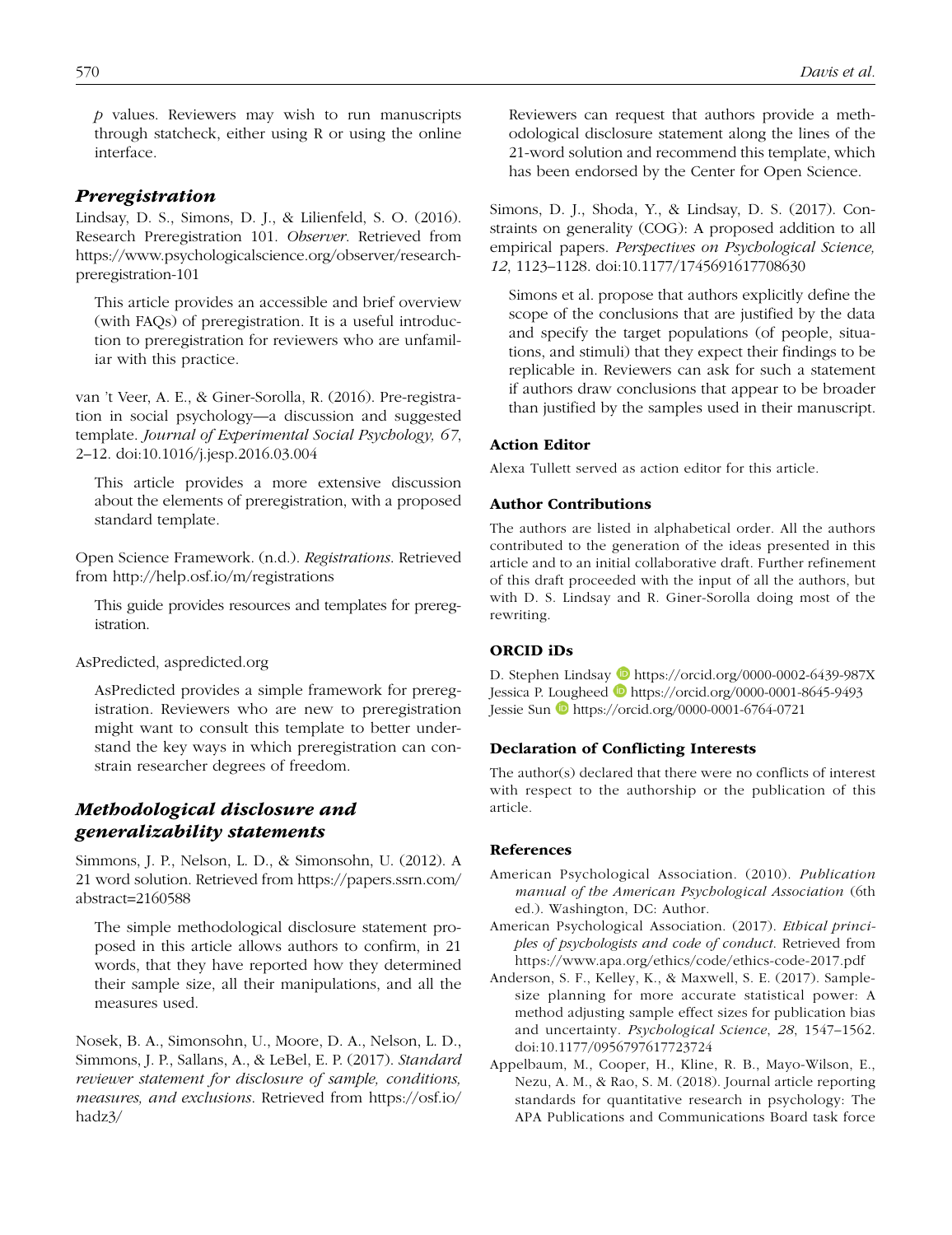report. *American Psychologist*, *73*, 3–25. doi:10.1037/ amp0000191

- Benjamin, D. J., Berger, J. O., Johannesson, M., Nosek, B. A., Wagenmakers, E.-J., Berk, R., . . . Johnson, V. E. (2018). Redefine statistical significance. *Nature Human Behaviour*, *2*(1), 6–10. doi:10.1038/s41562-017-0189-z
- Blohowiak, B. B., Cohoon, J., de-Wit, L., Eich, E., Farach, F. J., Hasselman, F., . . . DeHaven, A. C. (2018). *Badges to acknowledge open practices*. Retrieved from https:// osf.io/tvyxz/
- Borsboom, D., & Mellenbergh, G. J. (2004). The concept of validity. *Psychological Review*, *111*, 1061–1071.
- Brandt, M. J., IJzerman, H., Dijksterhuis, A., Farach, F. J., Geller, J., Giner-Sorolla, R., . . . van 't Veer, A. (2014). The replication recipe: What makes for a convincing replication? *Journal of Experimental Social Psychology*, *50*, 217–224. doi:10.1016/j.jesp.2013.10.005
- Brown, N. J. L., & Heathers, J. A. J. (2016). The GRIM test: A simple technique detects numerous anomalies in the reporting of results in psychology. *Social Psychological and Personality Science*, *8*, 363–369.
- Bullock, J. G., Green, D. P., & Ha, S. E. (2010). Yes, but what's the mechanism? (Don't expect an easy answer). *Journal of Personality and Social Psychology*, *98*, 550– 558. doi:10.1037/a0018933
- Center for Open Science. (n.d.-a). *Registered Reports: Peer review before results are known to align scientific values and practices*. Retrieved from https://cos.io/rr/
- Center for Open Science. (n.d.-b). [Transparency and Openness Promotion (TOP) guidelines]. Retrieved from https://cos.io/our-services/top-guidelines/
- Champely, S. (2018). pwr: Basic functions for power analysis (R package Version 1.2-2). [Computer software]. Retrieved from https://CRAN.R-project.org/package=pwr
- Clogg, C. C., Petkova, E., & Haritou, A. (1995). Statistical methods for comparing regression coefficients between models. *American Journal of Sociology*, *100*, 1261–1293. doi:10.1086/230638
- Cohen, J. (1962). The statistical power of abnormal-social psychological research: A review. *The Journal of Abnormal and Social Psychology*, *65*, 145–153. doi:10.1037/h0045186
- Cohen, J. (1992). A power primer. *Psychological Bulletin*, *112*, 155–159.
- Cohen, J. (1994). The earth is round (*p* < .05). *American Psychologist*, *49*, 997–1003. doi:10.1037//0003-066x.49.12.997
- Cumming, G. (2011). *Understanding the new statistics: Effect sizes, confidence intervals, and meta-analysis*. New York, NY: Routledge.
- Cumming, G. (2014). The new statistics: Why and how. *Psychological Science*, *25*, 7–29. doi:10.1177/0956797613504966
- Cumming, G., & Calin-Jageman, R. (2017). *Introduction to the new statistics*. New York, NY: Routledge.
- Duarte, J. L., Crawford, J. T., Stern, C., Haidt, J., Jussim, L., & Tetlock, P. E. (2015). Political diversity will improve social psychological science. *Behavioral & Brain Sciences*, *38*, Article e130. doi:10.1017/S0140525X14000430
- Epskamp, S., & Nuijten, M. B. (2016). statcheck: Extract statistics from articles and recompute *p* values (R package

Version 1.2.2) [Computer software]. Retrieved from http:// CRAN.R-project.org/package=statcheck

- Etz, A., & Vandekerckhove, J. (2018). Introduction to Bayesian inference for psychology. *Psychonomic Bulletin & Review*, *25*, 5–34. doi:10.31234/osf.io/q46q3
- Faul, F., Erdfelder, E., Lang, A. G., & Buchner, A. (2007). G\*Power 3: A flexible statistical power analysis program for the social, behavioral, and biomedical sciences. *Behavior Research Methods*, *39*, 175–191. doi:10.3758/ bf03193146
- Flake, J., Pek, J., & Hehman, E. (2017). Construct validation in social and personality research: Current practice and recommendations. *Social Psychological and Personality Science*, *8*, 370–378.
- Francis, G. (2014). The frequency of excess success for articles in *Psychological Science*. *Psychonomic Bulletin & Review*, *21*, 1180–1187. doi:10.3758/s13423-014-0601-x
- Fried, E. I., & Flake, J. K. (2018). Measurement matters. *Observer*. Retrieved from [https://www.psychological](https://www.psychologicalscience.org/observer/measurement-matters) [science.org/observer/measurement-matters](https://www.psychologicalscience.org/observer/measurement-matters)
- Gelman, A. (2016, January 26). The time-reversal heuristic a new way to think about a published finding that is followed up by a large, preregistered replication (in context of Amy Cuddy's claims about power pose) [Web log post]. Retrieved from [http://andrewgelman.com/2016/01/](http://andrewgelman.com/2016/01/26/more-power-posing/) [26/more-power-posing/](http://andrewgelman.com/2016/01/26/more-power-posing/)
- Gelman, A., & Loken, P. (2013). *The garden of forking paths: Why multiple comparisons can be a problem, even when there is no "fishing expedition" or "p-hacking" and the research hypothesis was posited ahead of time*. Retrieved from [http://www.stat.columbia.edu/~gelman/research/](http://www.stat.columbia.edu/~gelman/research/unpublished/p_hacking.pdf) [unpublished/p\\_hacking.pdf](http://www.stat.columbia.edu/~gelman/research/unpublished/p_hacking.pdf)
- Gelman, A., & Stern, H. (2006). The difference between "significant" and "not significant" is not itself statistically significant. *The American Statistician*, *60*, 328–331. doi:10 .1198/000313006X152649
- Goh, J. X., Hall, J. A., & Rosenthal, R. (2016). Mini metaanalysis of your own studies: Some arguments on why and a primer on how. *Social & Personality Psychology Compass*, *10*, 535–549. doi:10.1111/spc3.12267
- Goodman, S. N., & Berlin, J. A. (1994). The use of predicted confidence intervals when planning experiments and the misuse of power when interpreting results. *Annals of Internal Medicine*, *121*, 200–206.
- Hartgerink, C. H. J., van Aert, R. C. M., Nuijten, M. B., Wicherts, J. M., & van Assen, M. A. L. M. (2016). Distributions of *p*-values smaller than .05 in psychology: What is going on? *PeerJ*, *4*, Article e1935. doi:10.7717/peerj.1935
- Henrich, J., Heine, S. J., & Norenzayan, A. (2010). The weirdest people in the world? *Behavioral & Brain Sciences*, *33*, 61–83. doi:10.1017/S0140525X0999152X
- Hoffman, M. B. (2014). *The punisher's brain: The evolution of judge and jury*. Cambridge, England: Cambridge University Press.
- Howell, D. C. (2010). Statistical methods for psychology (7th ed.). Belmont, CA: Wadsworth.
- Hu, L. T., & Bentler, P. M. (1998). Fit indices in covariance structure modeling: Sensitivity to underparameterized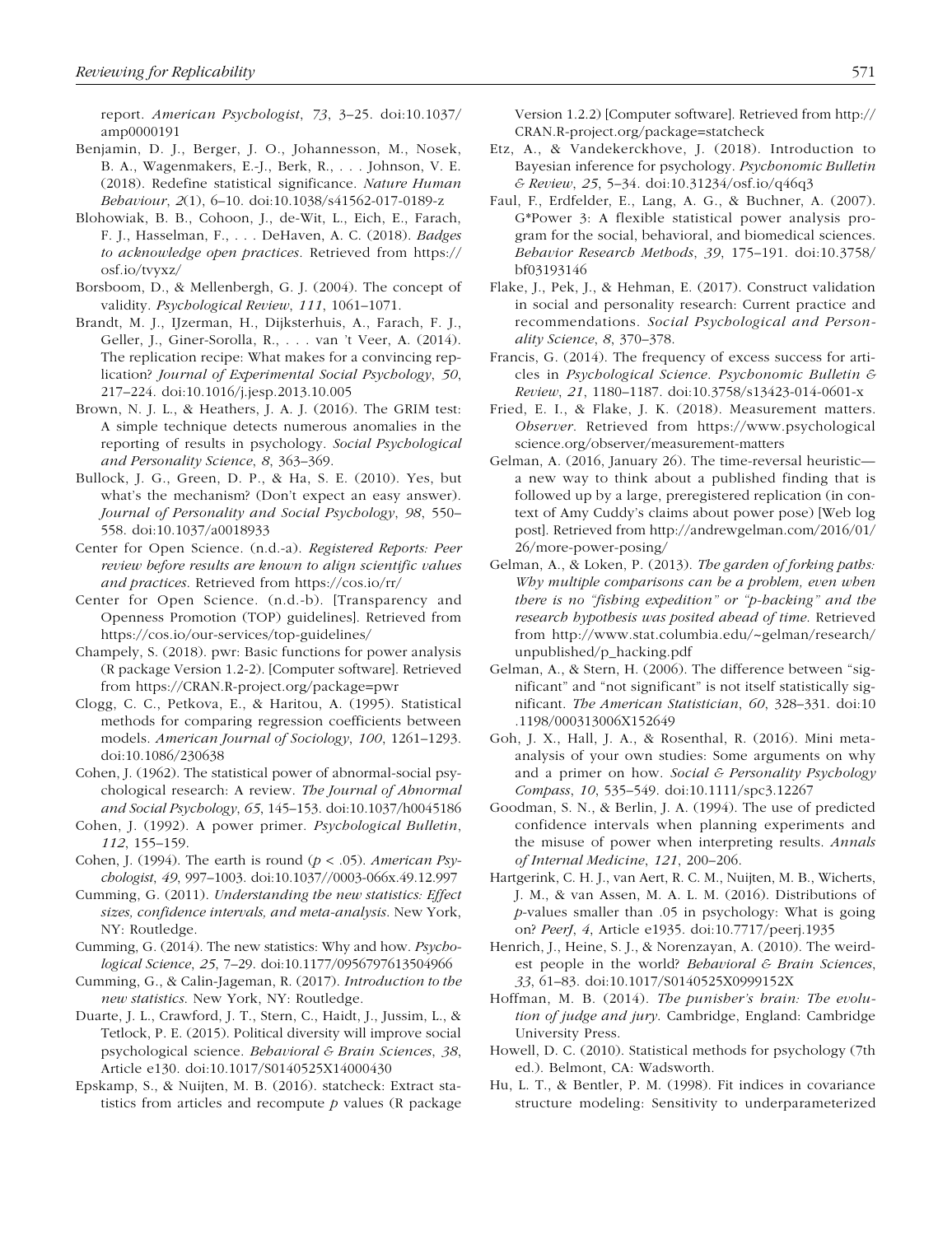model misspecification. *Psychological Methods*, *3*, 424– 435. doi:10.1037/1082-989X.3.4.424

- Inzlicht, M. (2015, November). Guest post: A tale of two papers [Web log post]. Retrieved from [http://sometimes](http://sometimesimwrong.typepad.com/wrong/2015/11/guest-post-a-tale-of-two-papers.html) [imwrong.typepad.com/wrong/2015/11/guest-post-a-tale](http://sometimesimwrong.typepad.com/wrong/2015/11/guest-post-a-tale-of-two-papers.html)[of-two-papers.html](http://sometimesimwrong.typepad.com/wrong/2015/11/guest-post-a-tale-of-two-papers.html)
- Ioannidis, J. P. A. (2005). Why most published research findings are false. *PLOS Medicine*, *2*(8), Article e124. doi:10.1371/journal.pmed.0020124
- Ioannidis, J. P. A. (2008). Why most discovered true associations are inflated. *Epidemiology*, *19*, 640–648. doi:10.1097/ EDE.0b013e31818131e7
- John, L. K., Loewenstein, G., & Prelec, D. (2012). Measuring the prevalence of questionable research practices with incentives for truth telling. *Psychological Science*, *23*, 524–532. doi:10.1177/0956797611430953
- Kerr, N. L. (1998). HARKing: Hypothesizing After the Results are Known. *Personality and Social Psychology Review*, *2*, 196–217.
- Kidd, R. F. (1976). Manipulation checks: Advantage or disadvantage? *Representative Research in Social Psychology*, *7*(2), 160–165.
- Krueger, J. I., & Heck, P. R. (in press). Putting the p value in its place. *The American Statistician*.
- Lakens, D. (2013). Calculating and reporting effect sizes to facilitate cumulative science: A practical primer for *t*-tests and ANOVAs. *Frontiers in Psychology*, *4*, Article 863. doi:10.3389/fpsyg.2013.00863
- Lakens, D. (2014a). Performing high-powered studies efficiently with sequential analyses. *European Journal of Social Psychology*, *44*, 701–710. doi:10.1002/ejsp.2023
- Lakens, D. (2014b, May 29). The probability of *p*-values as a function of the statistical power of a test [Web log post]. Retrieved from [http://daniellakens.blogspot.ca/2014/05/](http://daniellakens.blogspot.ca/2014/05/the-probability-of-p-values-as-function.html) [the-probability-of-p-values-as-function.html](http://daniellakens.blogspot.ca/2014/05/the-probability-of-p-values-as-function.html)
- Lakens, D. (2017). Equivalence tests: A practical primer for *t* tests, correlations, and meta-analyses. *Social Psychological and Personality Science*, *8*, 355–362. doi:10.1177/ 1948550617697177
- Lakens, D., Adolfi, F. G., Albers, C. J., Anvari, F., Apps, M. A. J., Argamon, S. E., . . . Zwaan, R. A. (2018). Justify your alpha. *Nature Human Behaviour*, *2*, 168–171.
- Lakens, D., & Etz, A. J. (2017). Too true to be bad: When sets of studies with significant and nonsignificant findings are probably true. *Social Psychological and Personality Science*, *8*, 875–881. doi:10.1177/1948550617693058
- LeBel, E. P., & Peters, K. R. (2011). Fearing the future of empirical psychology: Bem's (2011) evidence of psi as a case study of deficiencies in modal research practice. *Review of General Psychology*, *15*, 371–379. doi:10.1037/ a0025172
- Lindsay, D. S. (2017). *Steve Lindsay on reviewing*. Retrieved from https://osf.io/swgyz
- Lindsay, D. S., Giner-Sorolla, R., & Sun, J. (Eds.). (2017). *Digest of tips for reviewers*. Retrieved from https://osf.io/hbyu2/
- Lindsay, D. S., Simons, D. J., & Lilienfeld, S. O. (2016). Research Preregistration 101. *Observer*. Retrieved from [https://www.psychologicalscience.org/observer/](https://www.psychologicalscience.org/observer/research-preregistration-101) [research-preregistration-101](https://www.psychologicalscience.org/observer/research-preregistration-101)
- Loken, E., & Gelman, A. (2017). Measurement error and the replication crisis. *Science*, *355*, 584–585.
- Magnusson, K. (2018a). Distribution of *p*-values when comparing two groups: An interactive visualization [Web app]. Retrieved from http://rpsychologist.com/d3/pdist/
- Magnusson, K. (2018b). Understanding statistical power and significance testing: An interactive visualization [Web app]. Retrieved from [http://rpsychologist.com/](http://rpsychologist.com/d3/NHST/) [d3/NHST/](http://rpsychologist.com/d3/NHST/)
- Masicampo, E. J., & Lalande, D. R. (2012). A peculiar prevalence of *p* values just below .05. *Quarterly Journal of Experimental Psychology*, *65*, 2271–2279. doi:10.1080/ 17470218.2012.711335
- Maxwell, S. E., Kelley, K., & Rausch, J. R. (2008). Sample size planning for statistical power and accuracy in parameter estimation. *Annual Review of Psychology*, *59*, 537–563. doi:10.1146/annurev.psych.59.103006.093735
- McIntosh, R. D. (2017). Exploratory reports: A new article type for *Cortex*. *Cortex*, *96*, A1–A4. doi:10.1016/j.cortex .2017.07.014
- Morey, R. D., Chambers, C. D., Etchells, P. J., Harris, C. R., Hoekstra, R., Lakens, D., . . . Zwaan, R. A. (2016). The Peer Reviewers' Openness Initiative: Incentivizing open research practices through peer review. *Royal Society Open Science*, *3*(1), 150547. doi:10.1098/rsos.150547
- Nelson, L. D., Simmons, J., & Simonsohn, U. (2018). Psychology's renaissance. *Annual Review of Psychology*, *69*, 511–534. doi:10.1146/annurev-psych-122216- 011836
- Nieuwenhuis, S., Forstmann, B. U., & Wagenmakers, E.-J. (2011). Erroneous analyses of interactions in neuroscience: A problem of significance. *Nature Neuroscience*, *14*, 1105–1107.
- Nosek, B. A., Alter, G., Banks, G. C., Borsboom, D., Bowman, S. D., Breckler, S. J., . . . Yarkoni, T. (2015). Promoting an open research culture. *Science*, *348*, 1422–1425.
- Nosek, B. A., & Lindsay, D. S. (2018). Preregistration becoming the norm in psychological science. *Observer*. Retrieved from [https://www.psychologicalscience.org/observer/](https://www.psychologicalscience.org/observer/preregistration-becoming-the-norm-in-psychological-science) [preregistration-becoming-the-norm-in-psychological](https://www.psychologicalscience.org/observer/preregistration-becoming-the-norm-in-psychological-science)[science](https://www.psychologicalscience.org/observer/preregistration-becoming-the-norm-in-psychological-science)
- Nosek, B. A., Simonsohn, U., Moore, D. A., Nelson, L. D., Simmons, J. P., Sallans, A., & LeBel, E. P. (2017). *Standard reviewer statement for disclosure of sample, conditions, measures, and exclusions*. Retrieved from <https://osf.io/hadz3/>
- Nuijten, M. B., Epskamp, S., & Rife, S. C. (2018). statcheck [Web app]. Retrieved from http://statcheck.io/
- Nuijten, M. B., Hartgerink, C. H. J., van Assen, M. A. L. M., Epskamp, S., & Wicherts, J. M. (2016). The prevalence of statistical reporting errors in psychology (1985-2013). *Behavior Research Methods*, *48*, 1205–1226. doi:10.3758/ s13428-015-0664-2
- Open Science Framework. (n.d.). *Registrations*. Retrieved from http://help.osf.io/m/registrations
- Peters, D. P., & Ceci, S. J. (1982). Peer-review practices of psychological journals: The fate of published articles, submitted again. *Behavioral & Brain Sciences*, *5*, 187– 195. doi:10.1017/S0140525X00011183